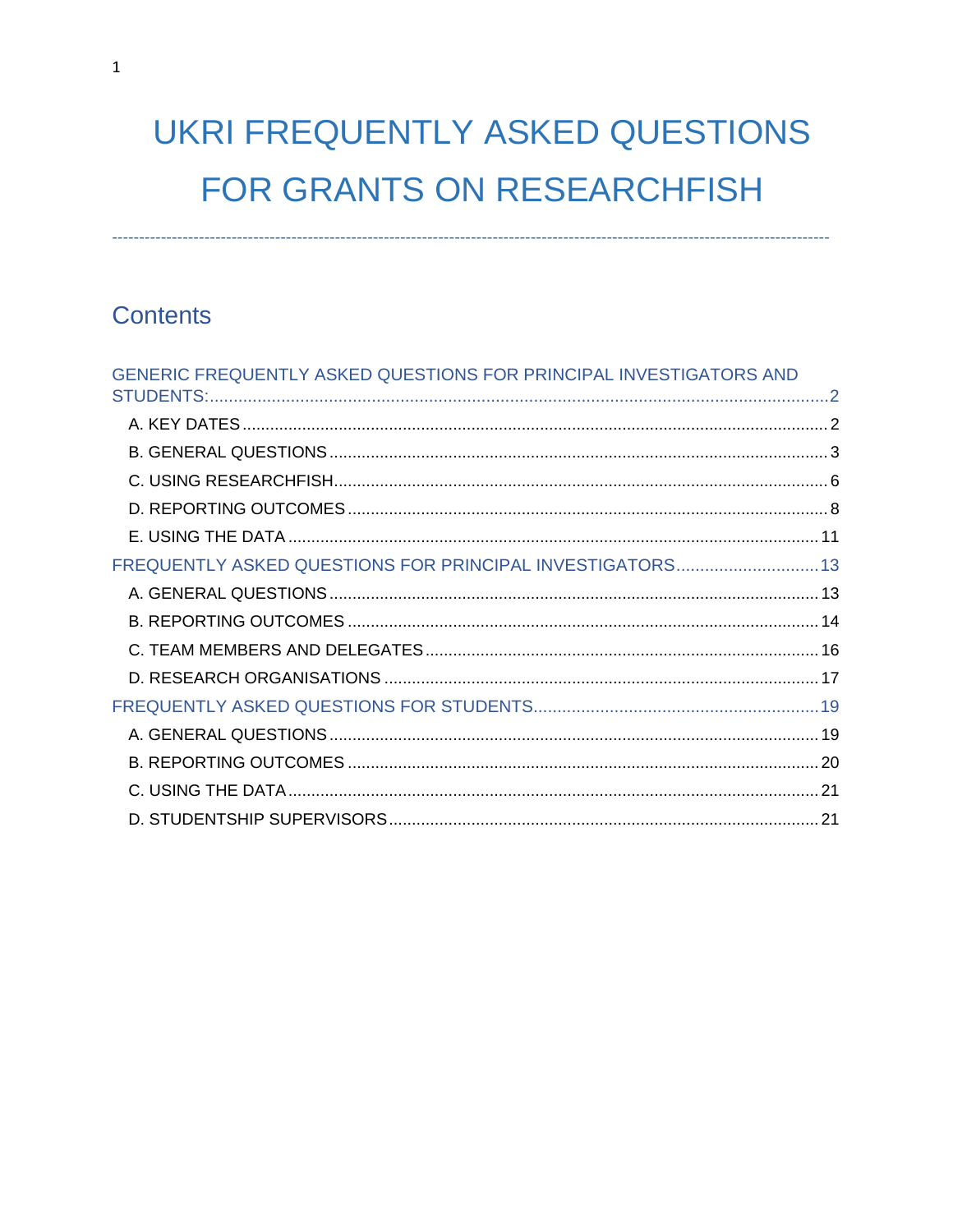# <span id="page-1-0"></span>**GENERIC FREQUENTLY ASKED QUESTIONS FOR PRINCIPAL INVESTIGATORS AND STUDENTS:**

<span id="page-1-1"></span>

| <b>A. KEY DATES</b>                             |                                                                                                                                                                                                                                    |                                                                                                                                        |  |
|-------------------------------------------------|------------------------------------------------------------------------------------------------------------------------------------------------------------------------------------------------------------------------------------|----------------------------------------------------------------------------------------------------------------------------------------|--|
| <b>When</b>                                     | <b>Activity</b>                                                                                                                                                                                                                    | <b>Responsibility</b>                                                                                                                  |  |
| <b>Early October</b>                            | The cut-off date for changes<br>made via Je-S to be<br>included in the December<br>refresh of UKRI data in<br>researchfish.                                                                                                        | Award holders, for checking<br>data accuracy (making<br>changes may need support<br>from research organisations<br>and UKRI councils). |  |
| <b>December</b>                                 | All data including response<br>codes will be refreshed in<br>researchfish based on<br>current UKRI information.                                                                                                                    | UKRI councils &<br>researchfish                                                                                                        |  |
| <b>Early December to mid-</b><br><b>January</b> | <b>Research organisations will</b><br>be asked to examine<br>response codes for all their<br>awards and request<br>changes if required.                                                                                            | <b>Research organisations</b>                                                                                                          |  |
| <b>Early February</b>                           | Lists of those expected to<br>submit outcomes are<br>finalised.<br>Emails will be sent out<br>regarding the submission<br>period and all who have<br>not yet registered on<br>researchfish will be sent<br>an invitation to do so. | <b>UKRI</b> councils &<br>researchfish<br>All to check spam/junk<br>folders for mis-routed emails                                      |  |
| 7 February 2022<br>to 17 March 2022             | 2022 submission period:<br>Award holders asked to<br>submit new/updated<br>outcomes via researchfish.                                                                                                                              | Award holders with support<br>from research organisations                                                                              |  |
| <b>Early June</b>                               | Submitted outcomes<br>published on GtR.                                                                                                                                                                                            | UKRI councils &<br>researchfish                                                                                                        |  |

The submission period is typically six weeks long and although principal investigators and students **can add their outcomes anytime throughout the year**, the data can only be submitted to UKRI within this period.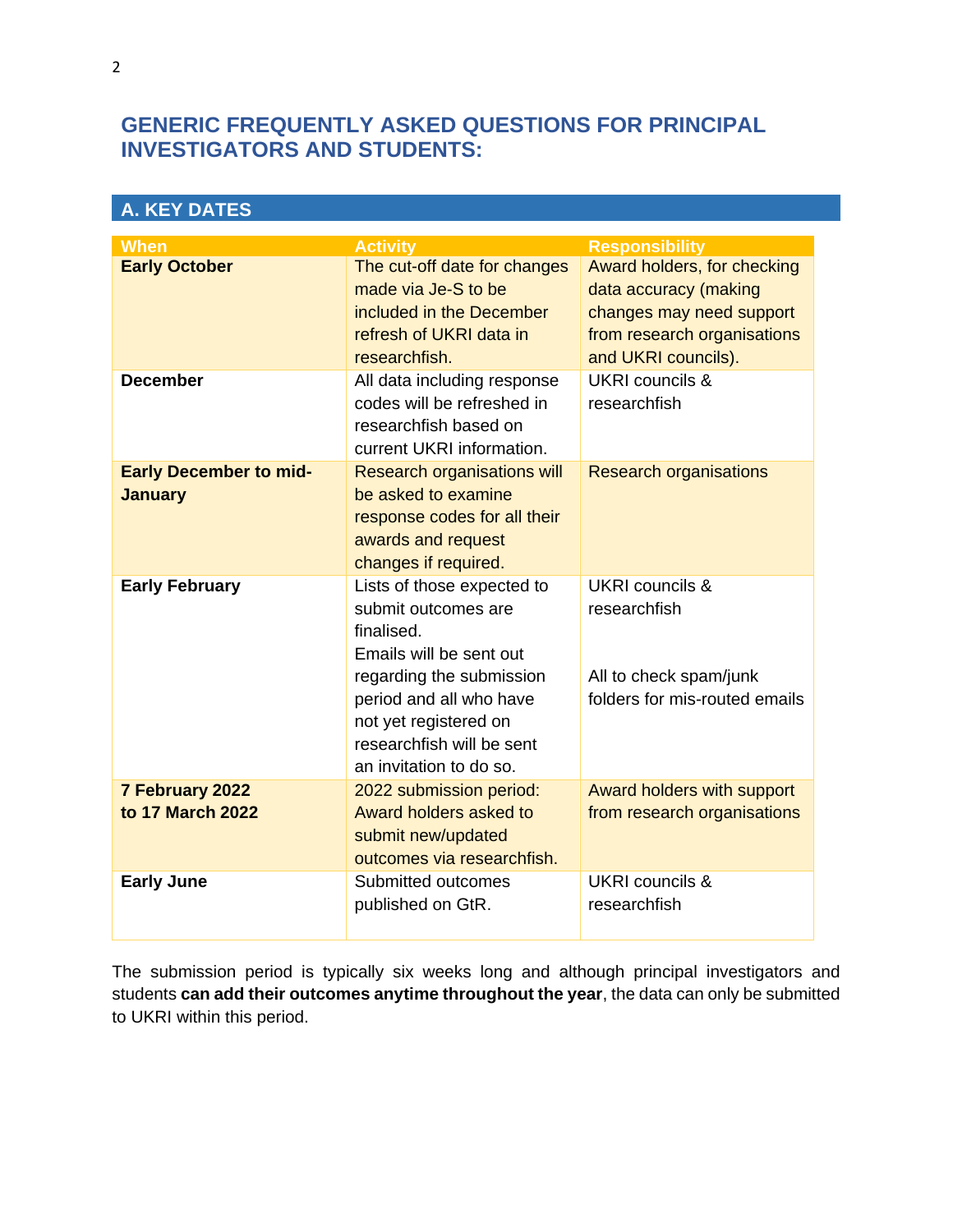# <span id="page-2-0"></span>**B. GENERAL QUESTIONS**

#### WHAT IS RESEARCHFISH?

Researchfish is an online system used to collect details of research outputs, outcomes and impacts. UKRI uses the researchfish system (provided by Interfolio UK) to gather outcomes from research and studentships supported by the seven UK research councils.

The researchfish system can be accessed here:<https://researchfish.com/>

#### WHY DO WE NEED TO CAPTURE OUTCOMES DATA?

UKRI have a responsibility to demonstrate the value and impact of research and training supported through public funding. UKRI uses information that researchers and students provide on the outputs, outcomes and impact (subsequently referred to as 'outcomes') of their UKRI council-funded projects to report to and engage with both the government and the public.

Further information can be found here: <https://www.ukri.org/funding/information-for-award-holders/research-outcomes/>

#### WILL THE INFORMATION REPORTED VIA RESEARCHFISH BE USED?

The information reported via researchfish is widely used in submissions to government, for briefings to ministers, portfolio reviews and to support the economic case for continued funding of the UK research base. Most data from researchfish are publicly available on the UKRI 'Gateway to Research' website:<http://gtr.ukri.org/>

#### ACCESSIBILITY OF THE RESEARCHFISH SYSTEM

The researchfish application is built on Drupal which contains several features designed to make web pages accessible to users with disabilities in line with the W3Cs Web Accessibility Initiative.

For further information please see here: [www.drupal.org/about/features/accessibility](http://www.drupal.org/about/features/accessibility)

Feedback regarding the accessibility of researchfish should be sent to [support@researchfish.com](mailto:support@researchfish.com)

#### ARE STUDENTS REQUIRED TO COMPLETE RESEARCHFISH?

UKRI Councils ask directly and indirectly supported research students to submit their research outputs and outcomes information, initially two years after their funding began and then each year until three years after the funding has finished.

The information provided is not used to monitor individual students or studentships.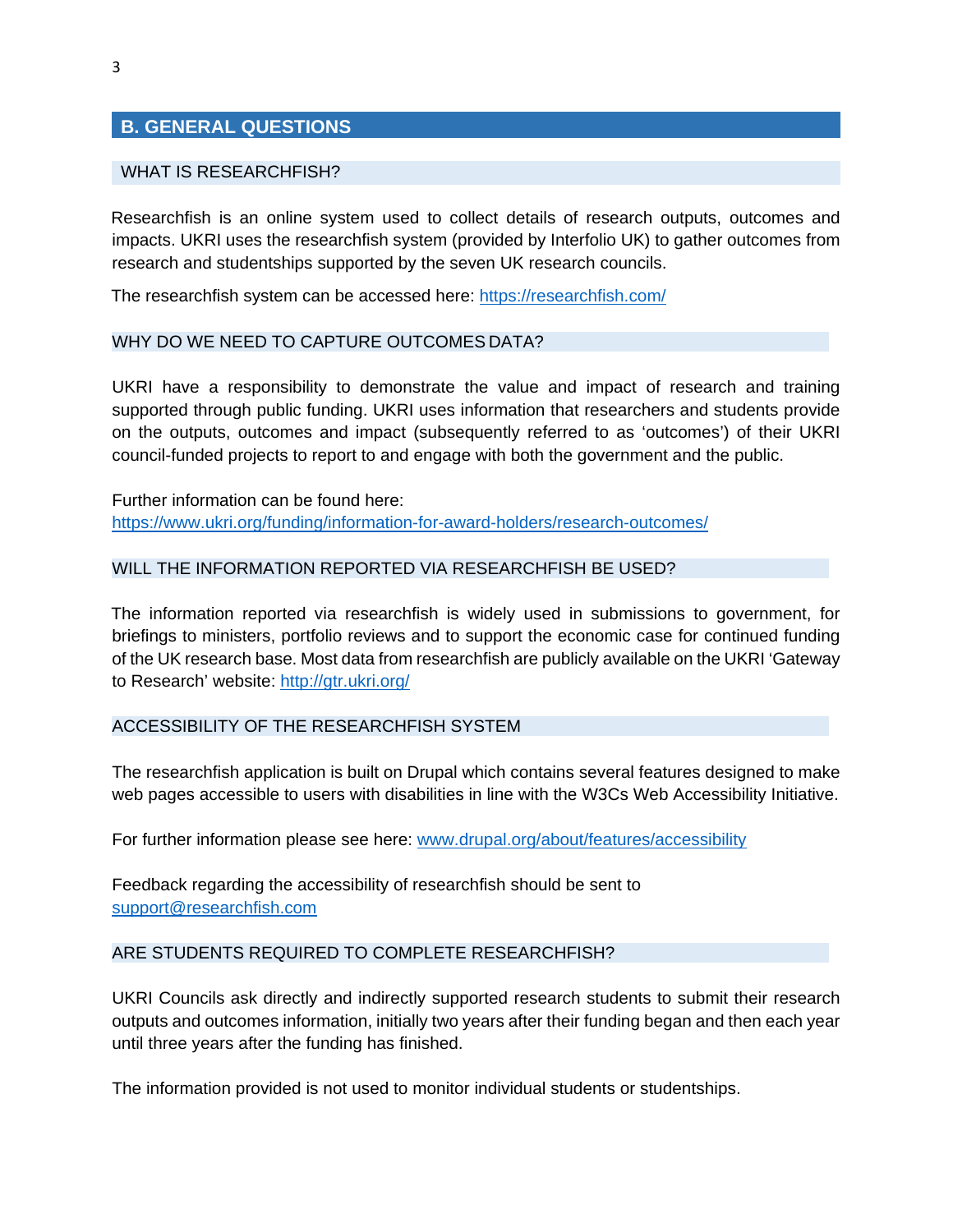We are encouraging all students to make a submission. However, we understand that some students may not be in a position to report their outcomes to UKRI this submission period due to the ongoing disruption and delays caused by the COVID-19 pandemic. For this reason, reporting by students will be optional in 2022, as it was during the 2021 submission period.

#### WHAT IS A SUBMISSION PERIOD?

A submission period is the allocated time within the year in which principal investigators and students are required to submit their outcomes on researchfish. It is typically six weeks long beginning in early February.

Although **outcomes can be recorded/updated at any time during the year**, they can only be submitted to UKRI during a submission period.

# WHY IS THE SUBMISSION PERIOD ONLY SIX WEEKS?

Having a relatively short window of time for all PIs and students to submit their outcomes means that a snapshot of the data can be exported and utilised for analysis. Nevertheless, PIs are also able to add their research outputs and/or update existing entries at any point outside this period. We encourage PIs and students to add outcomes throughout the year, to then be finalised and submitted during the submission period.

# WHO CAN SEE THE OUTCOMES I ENTER ON RESEARCHFISH?

| Have the outcome been attributed to an<br>award in researchfish?        | Who can see the information                                                                                                                                                                                                          |
|-------------------------------------------------------------------------|--------------------------------------------------------------------------------------------------------------------------------------------------------------------------------------------------------------------------------------|
| <b>No</b>                                                               | Only the person who created the outcome,<br>and any other researchfish user they have<br>agreed to share it with, can see the outcome                                                                                                |
| <b>Yes</b>                                                              | See below                                                                                                                                                                                                                            |
| Have the outcomes been submitted<br>during an annual submission period? |                                                                                                                                                                                                                                      |
| No <sup>*</sup>                                                         | In addition to the above, the current<br>version of the outcome is visible to the<br>funding organisation (e.g. UKRI council)<br>and the award holding organisation (e.g. a<br>university) if it is a subscriber to<br>researchfish. |

Outcomes' information available is as follows: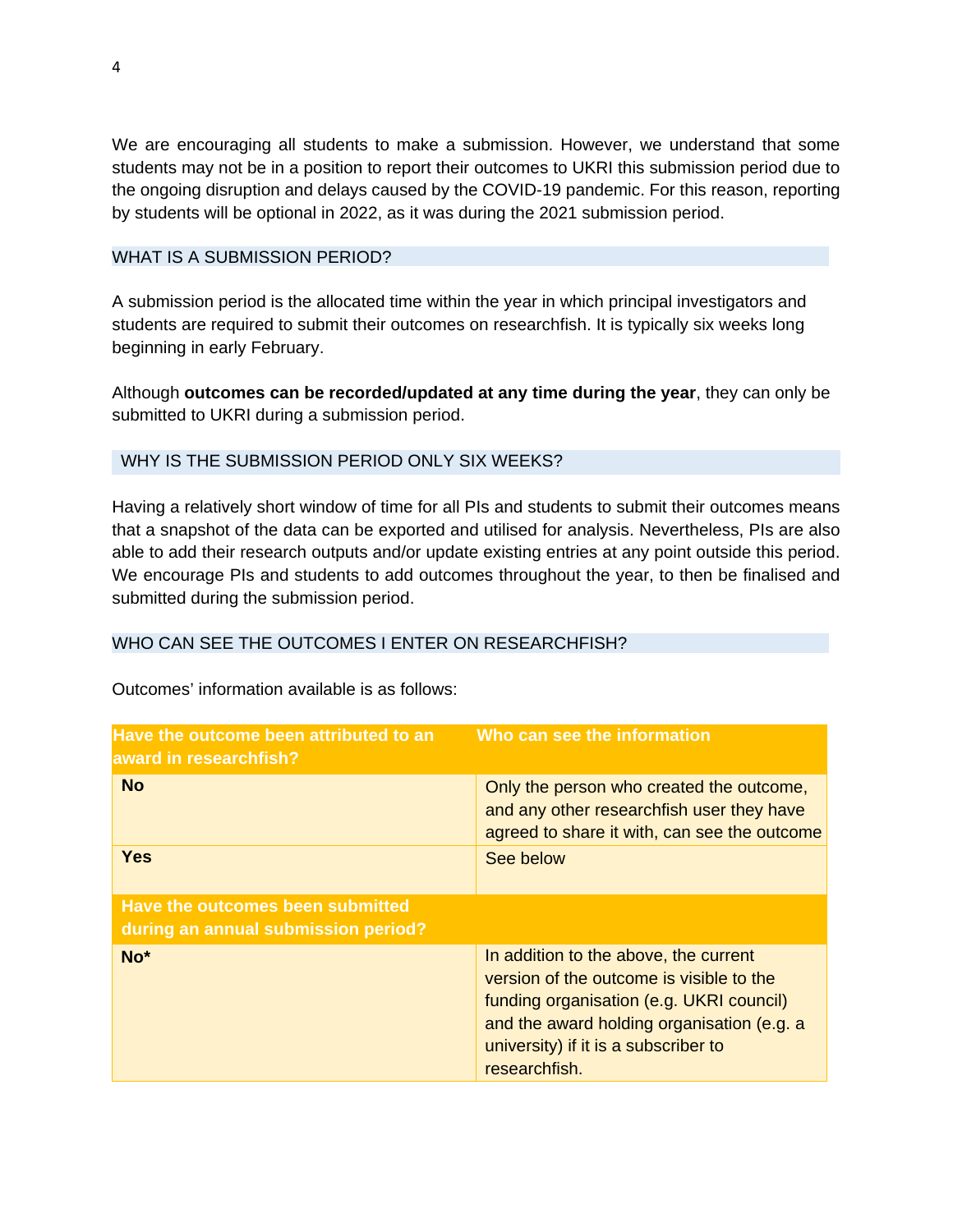| Yes | The submitted* version of the outcome is<br>recorded by the Funding Organisation<br>(e.g. UKRI council). UKRI provides all<br>award holding organisations with the<br>outcomes attributed to their awards. |
|-----|------------------------------------------------------------------------------------------------------------------------------------------------------------------------------------------------------------|
|     | For studentships awarded after 2018                                                                                                                                                                        |
|     | and all PIs: most submitted outcomes are<br>published on UKRI's Gateway to<br>Research site (http://gtr.ukri.org/)                                                                                         |

*\* Please note, the exception to this is publications. Details of publications attributed to awards in researchfish are uploaded to the Gateway to Research on a monthly basis.*

The information submitted via researchfish is governed by a contractual agreement. Interfolio UK is not permitted to share, pass on or exploit any information submitted. UKRI may share information confidentially between the UKRI research councils to help understand research progress, productivity and quality.

Outcomes submitted to UKRI during an annual submission period are made available to the public on UKRI's 'Gateway to Research' [\(http://gtr.ukri.org/](mailto:researchoutcomes@funding.ukri.org)[\)](https://app.researchfish.com/helpwiz/contact) as part of the UKRI's commitment to openness and transparency. As this is the case, **confidential or sensitive personal information, and details of un-protected intellectual property, should NOT be included in any outcomes submitted to UKRI.**

#### WHAT IS A RESPONSE CODE?

Each UKRI award in researchfish is given a response code. The code determines whether the principal investigator or student is expected to submit new and/or updated outcomes attributed to the award during the next submission period. Response codes are not visible in researchfish to principal investigators or students but are shared with the relevant research organisation administrators.

#### APPLICABILITY FOR THE ARTS, HUMANITIES AND SOCIAL SCIENCES

Developing a question set to collect the outcomes and outputs of research which is applicable to all research communities is a priority for the UKRI councils.

The seven UKRI councils (AHRC, BBSRC, EPSRC, ESRC, MRC, NERC and STFC) are not the only funders who use researchfish; the system is used by around 80 other organisations across the UK and internationally. Changes to the question set are implemented after discussion and agreement between all the different users and requests for change, if agreed, can take some time to be reflected within researchfish itself.

Researchfish is a continually evolving system and we recognise that further work is needed to include more relevant options for disciplines across the remits of all the UKRI councils. We actively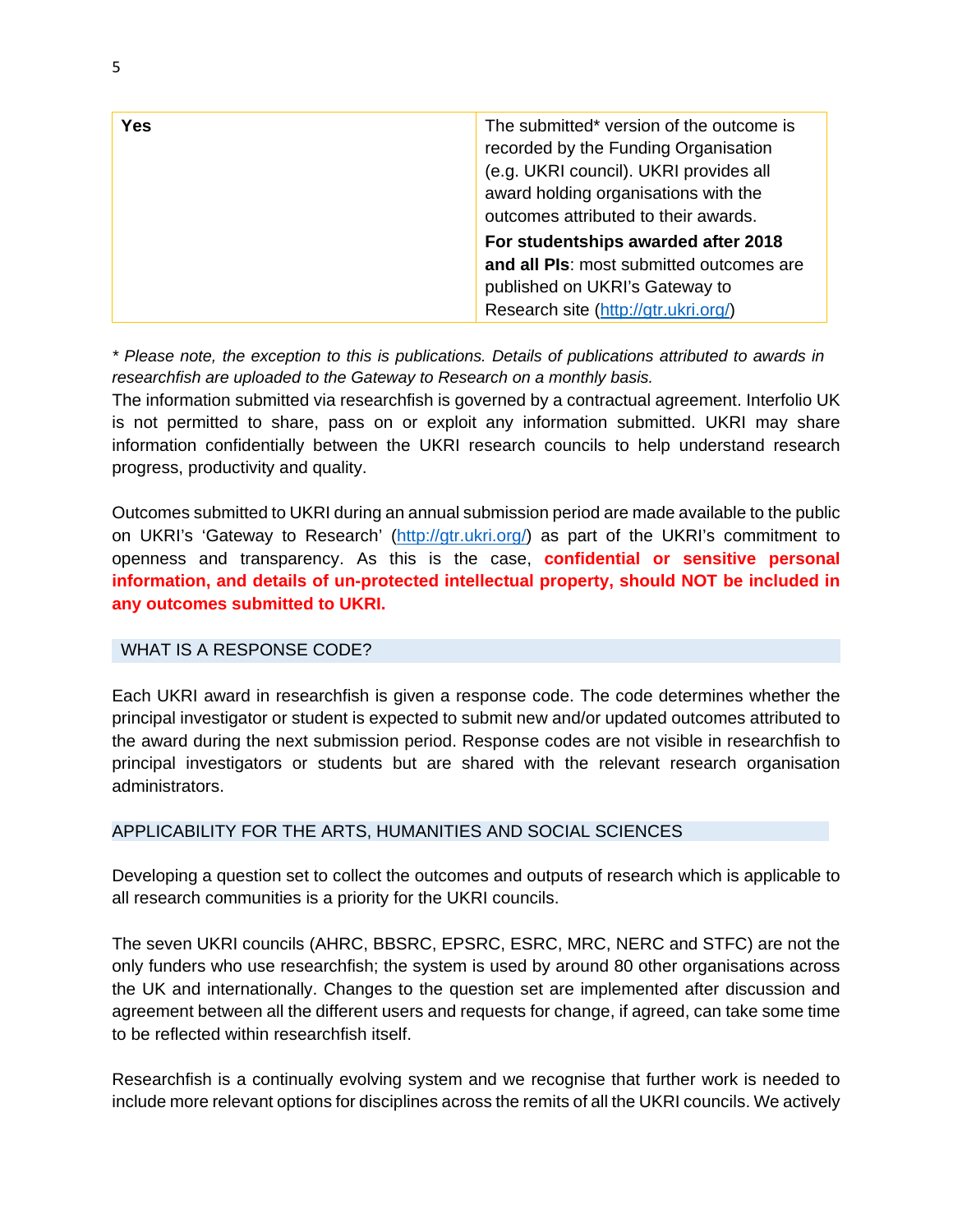welcome input where our research communities across all disciplines are aware of key types of research outcomes and outputs which are not yet represented within this system.

#### HOW CAN I PROVIDE FEEDBACK TO UKRI OR RESEARCHFISH?

Feedback on researchfish can be sent either directly to UKRI or to researchfish on the below email addresses:

UKRI: [researchoutcomes@funding.ukri.org](mailto:researchoutcomes@funding.ukri.org) Researchfish: [support@researchfish.com](mailto:support@researchfish.com)

#### CAN YOU CONFIRM MY SUBMISSION WAS SUCCESSFUL?

Once you have submitted your outcomes and they have been logged by the system you will receive a confirmation email from researchfish stating that your submission has been completed successfully. The email will contain the award reference number(s), please ensure that you have received an email for each award for which you must submit outcomes.

If you have not received this email, please check your junk folder as some email providers treat automated emails as spam.

#### WILL I BE ASKED ABOUT HOW COVID-19 HAS IMPACTED MY PROJECT?

Yes, to help us understand the impact of the COVID-19 pandemic on UKRI-funded projects, we will continue with adding the temporary Additional Question section to researchfish for 2022. The section will consist of a short set of multiple-choice questions which will ask researchers to identify if their project's outputs and outcomes have been affected by COVID-19 in 2021 and 2022.

The information collected will be used to help UKRI understand the effectiveness of its own response to the COVID-19 pandemic.

To ensure we are only asking for the data required for this purpose, the question will be applied to a subset of awards where it is most relevant. Award holders will be informed in the run up to the submission period if they will be asked to answer this section.

# <span id="page-5-0"></span>**C. USING RESEARCHFISH**

#### HOW DO I LOG IN TO RESEARCHEISH?

Principal investigators or students new to the system are sent an invitation email on behalf of UKRI by researchfish when a UKRI award has been added to the system. This email will provide a link to allow you to register on the researchfish system and create an account.

If you have any technical issues logging on, please contact [support@researchfish.com](mailto:support@researchfish.com)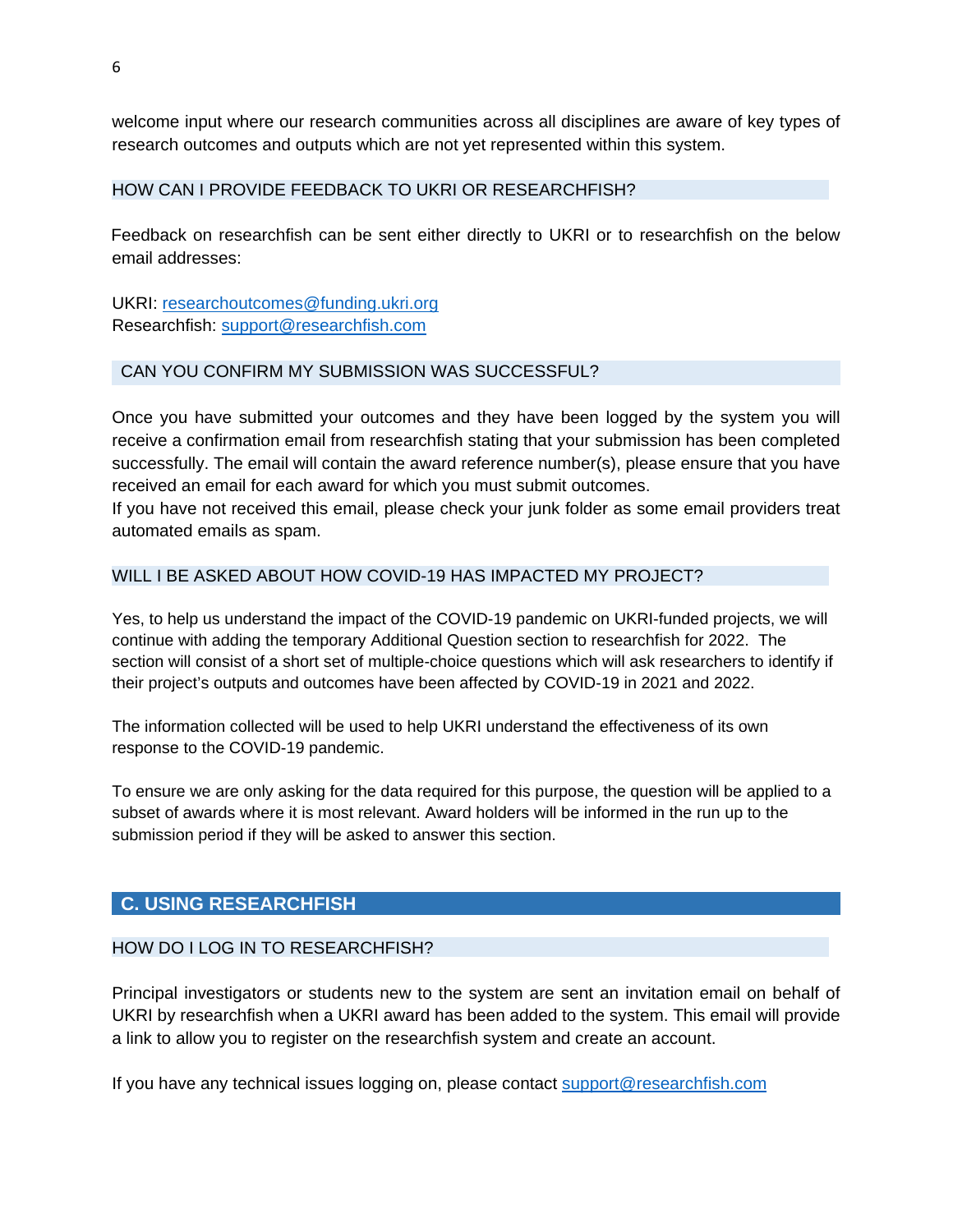If you have not received your invitation email, please take the following steps:

- a. Check your junk folder, the email may automatically be considered junk mail.
- b. If the email isn't in your junk folder, please contact UKRI on [researchoutcomes@funding.ukri.org](mailto:researchoutcomes@funding.ukri.org) who will be able to assist you further.

#### HOW CAN I GET HELP USING THE SYSTEM?

There are several ways you can get help using researchfish:

- a. You can use the online researchfish user guide[:](https://userguide.researchfish.com/) <https://userguide.researchfish.com/>
- b. Help and guidance is provided throughout the researchfish system by clicking on the 'Help and Support' button at the top right of each page for the help menu. Just below that, there is a blue button entitled 'Help using this page'.
- c. The online help centre which can be accessed via the top of any researchfish page or by using the following link: <https://app.researchfish.com/helpwiz>
- d. When logged into researchfish there is also the option of "live chat" from 09:00- 17:00 Monday to Friday. Live chat provides you with the opportunity to instantly message the researchfish helpdesk who have the ability to emulate your account and assist you with the issues you are experiencing. The link to the live chat is: <https://app.researchfish.com/helpwiz/contact>
- e. The UKRI Research Outcomes Support Team [\(researchoutcomes@funding.ukri.org\)](mailto:researchoutcomes@funding.ukri.org) can be contacted for any policy related questions regarding adding outcomes to the system. The team do not have the ability to see any issue you are experiencing in your researchfish account. System related queries should only go to the researchfish team to resolve or you can email the team at [support@researchfish.com](mailto:support@researchfish.com)

#### HOW DO I ACCESS LIVE CHAT IN RESEARCHFISH?

To access live chat, you will firstly need to log in to your researchfish account. From the 'My Awards' screen, click on 'Help and Support' that can be found in the top right-hand corner of the screen.

| +     researchfish<br>by interfalls |       |  |                                                     | <b>Connect to ORCID</b><br>Log out |  |                           |
|-------------------------------------|-------|--|-----------------------------------------------------|------------------------------------|--|---------------------------|
| My Awards                           | e-Val |  | Our Community Knowledgebase My Account My Downloads |                                    |  | <b>T</b> Help and Support |

You will be taken to the 'How can we help you?' page where you will need to scroll down and click on the text, 'None of the above? Contact us'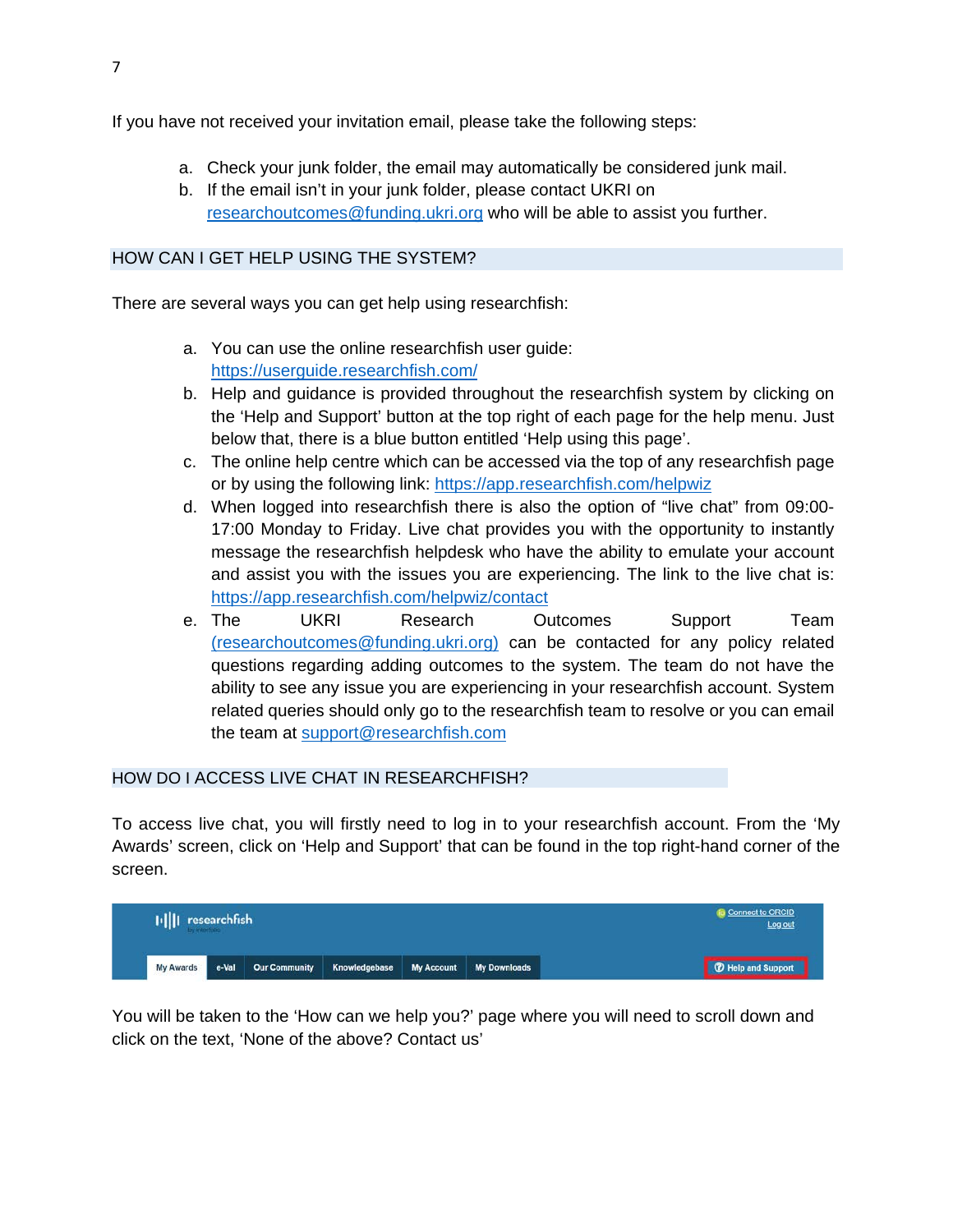

Copyright @ 2020 Interfolio UK Ltd | Interfolio UK Ltd is a private limited company registered in England and Wales. Company Number 07820803. VAT registered number 125979868. Terms of Use Privacy and Cookie Policy Version: 2020.12

#### MY DETAILS ARE INCORRECT, HOW DO I UPDATETHEM?

Grant and contact details are pulled from the UKRI Je-S system. If your details are incorrect, please ensure you update your details there. This will feed into researchfish when the data is next refreshed.

# <span id="page-7-0"></span>**D. REPORTING OUTCOMES**

# WHEN CAN I ENTER OUTCOMES DATA ON RESEARCHFISH?

You can enter your outcomes on researchfish at any point during the year. However, there is a six-week annual period called the 'Submission Period' (normally between early February and mid-March). This is when you submit your data. If the outcomes you have added are not submitted during the submission period, the data you input cannot be used by UKRI (if this is confusing, it may help to think of submitting your outcomes data as the equivalent of 'checking out' your shopping basket when shopping online).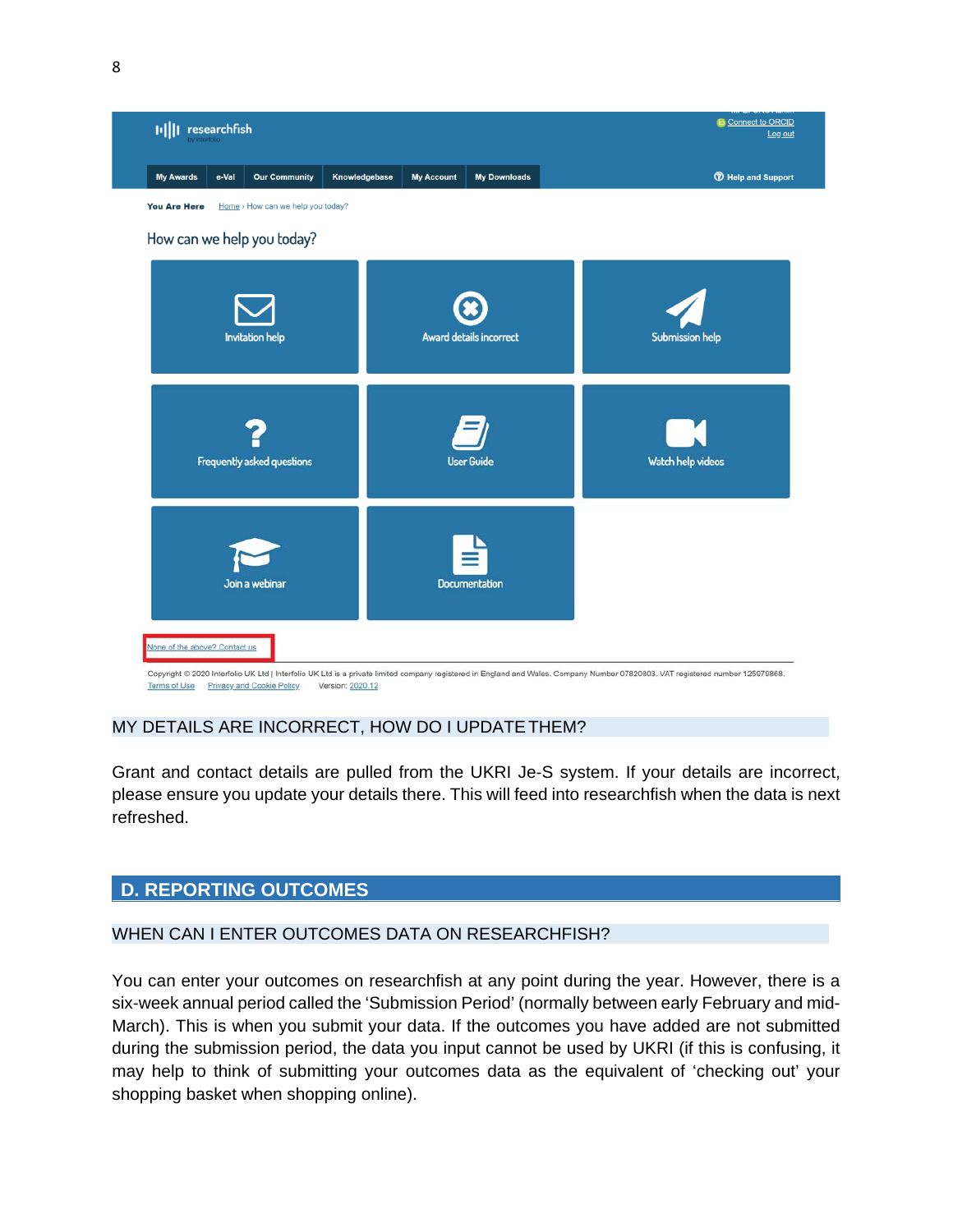For the date of the next submission period please see the [Key Dates](#page-1-1)

#### WHAT OUTCOMES DO I NEED TO REPORT?

There are a range of 'Common Outcomes' that can be reported on using researchfish. There is no minimum required number of any outcome type, and some outcome types may not be relevant to your research, however it is important you create records to describe the outcomes you wish UKRI to know about – if you don't tell us we won't know! The most likely sections of relevance include:

**PUBLICATIONS** – Tell us about any papers you have published. If you are a student, include publications which credit your contribution during your PhD as well as your thesis when applicable.

**COLLABORATIONS** – Tell us about any work you have completed in collaboration, for example, with an industrial partner or another academic group.

**ENGAGEMENT ACTIVITIES** – Tell us about any instances where you communicated your research to a non-academic audience, e.g. presentation at science fairs or schools. *Please note that information about attendance to academic conferences should not be added as an outcome.*

**OTHER OUTPUTS & KNOWLEDGE/FUTURE STEPS** – If you want to tell us about an important outcome from your research that doesn't seem to fit any of the common outcome types, first check the guide to outcome types and sub-types at:

[https://rf-downloads.s3.amazonaws.com/Outcome+type+map.pdf.](https://rf-downloads.s3.amazonaws.com/Outcome+type+map.pdf)

If you still can't locate the best place to record it then use this section to tell us about it.

You may also be asked one or more additional funder's questions (AFQs) which will appear below the common outcomes mentioned above. Unlike the common outcomes the additional funders questions **must** be completed before you are able to make a submission.

The most common AFQs cover 'Key Findings', 'Impact', and 'Secondments, Placements & Internships'. When and which AFQs you are asked depends on a number of factors including the policy of the council funding the award, the relevance of the AFQ to the award, whether the award is still current, and whether the question has been previously answered.

#### HOW DO I START ENTERING OUTCOMES DATA ON RESEARCHFISH?

To start entering outcomes on researchfish go into your award from the "My Awards" tab. This will bring you to a screen where all the common outcomes are listed on the left with the additional funder's questions listed underneath. From there you can click on the common outcome type you wish to record and click on the green '+Add new entry' button on the right and follow the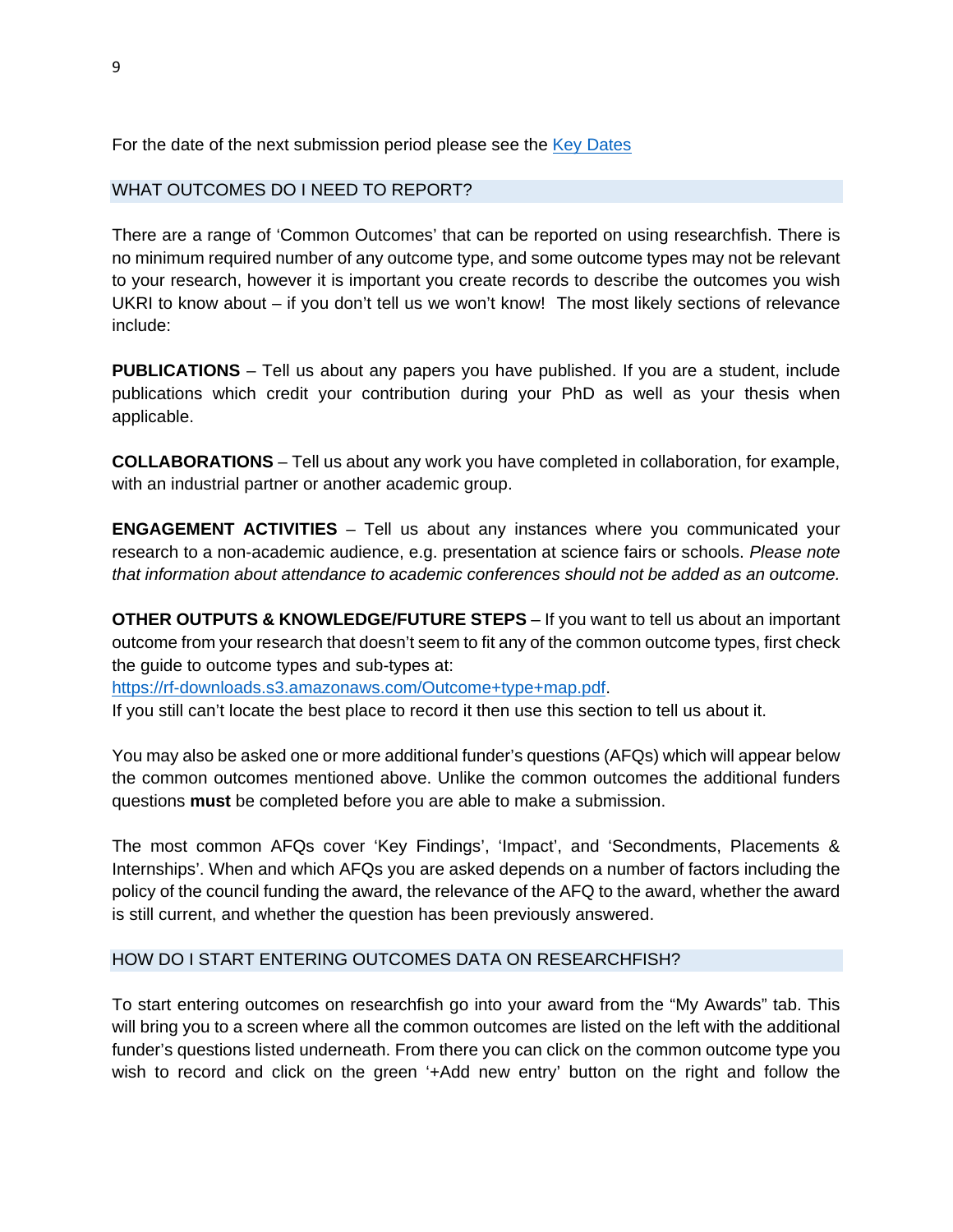instructions. You will also be able to view any previous entries on this page. When you click on the additional funder's questions this will bring up a series of questions for you to answer.

A guide on this, which includes screenshots, can be found on the following link: <https://userguide.researchfish.com/add-outcomes.html>

#### WHEN DO I HAVE TO FINISH ENTERING MY OUTCOMES?

You can enter your outcomes at any time during the year, but you will be asked to confirm that all your information is accurate complete and up to date by submitting your outcomes during the annual submission period. You will receive reminder emails prior to and during the submission period to prompt you to submit your outcomes. Once you have successfully submitted your outcomes you will get an automated email from researchfish confirming this.

You can see the date of the next submission period under [Key Dates.](#page-1-1)

# HOW DO I ADD PUBLICATIONS TO RESEARCHFISH THAT DO NOT HAVE A UNIQUE IDENTIFIER E.G. DOI, ISBN, PUBMED ID?

Publications can be added to researchfish manually by clicking on the 'click here to add manually' link below the ID search panel. It is however much quicker and more accurate to report a publication with a unique ID by entering that ID and getting researchfish to import the details for you, so you may want to check carefully to see if your publication has subsequently been assigned an ID.

If you have an ORCID you can also link your ORCID and researchfish accounts and share publication details between them, to save having to re-enter their details in both systems,

# HOW ARE PUBLICATIONS ENTERED INTO RESEARCHFISH IF THEY ARE NOT OPEN ACCESS?

The data that researchfish holds for a publication is bibliographic and is not the publication itself. Therefore, it is not necessary for publications to be open access to be recorded in your common outcomes in researchfish.

#### HOW ARE CO-AUTHORS RECOGNISED IN THE PUBLICATIONS SECTION?

For publications entered using a unique identifier the names of all authors are automatically extracted from the relevant external database, however, researchfish only displays the first named author, as listed by the publisher. For publications that are added manually there is an optional field for adding co-author information.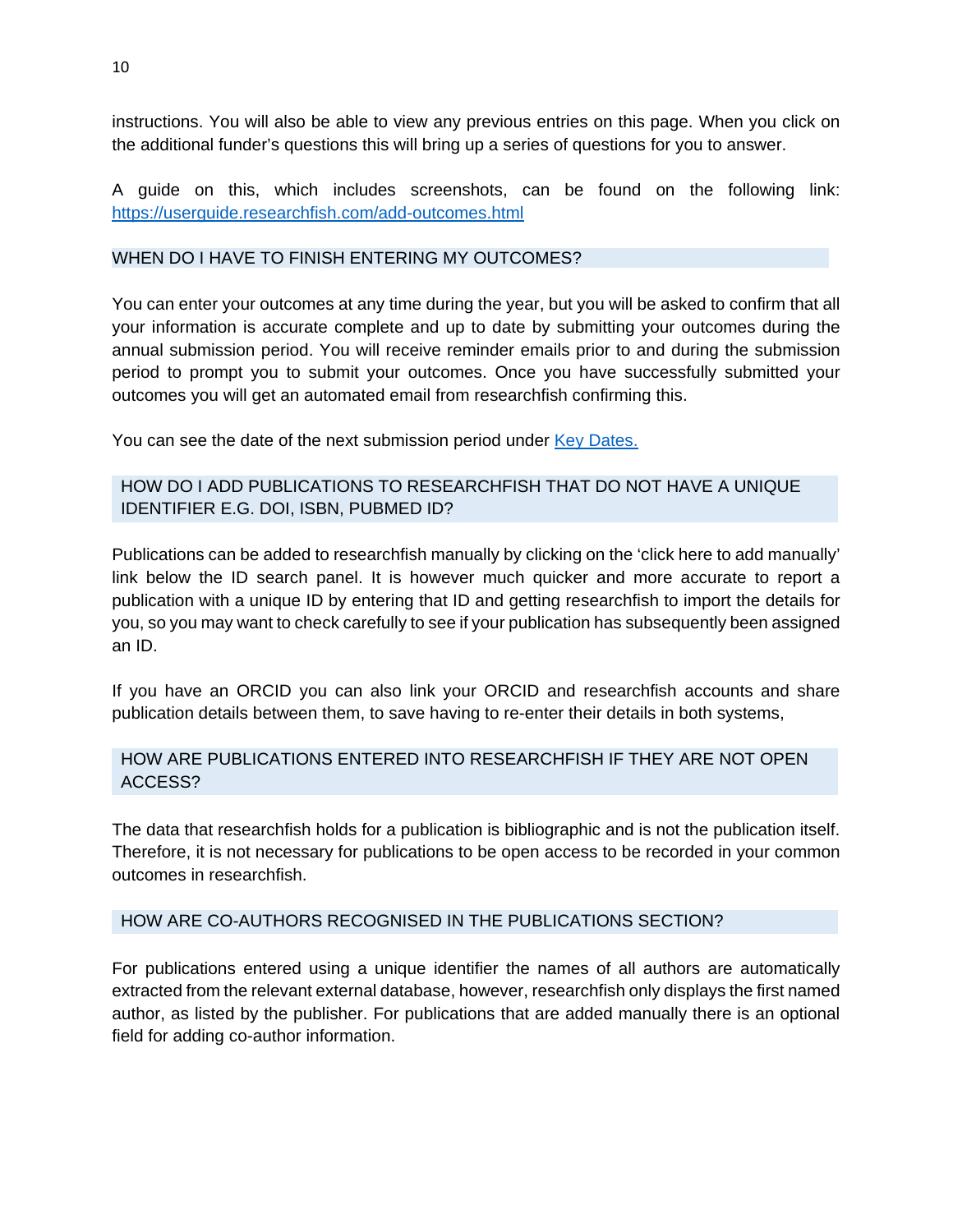#### MY OUTCOMES CONTAIN CONFIDENTIAL INFORMATION, DO I STILL HAVE TO UPLOAD?

You should not include any confidential information, such as sensitive personal details or pieces of intellectual property before it is protected. The outcomes (once submitted) will be made visible in the public domain through the UKRI 'Gateway to Research' [\(http://gtr.ukri.org/\) si](http://gtr.ukri.org/)te.

#### WHY IS MY AWARD NOT IN RESEARCHFISH?

If your award has only recently started, it will not have been added to researchfish yet.

We add awards into researchfish up to three times a year. If you are new to the system when your award is added, you will be sent an email invitation to set up your account to access your award.

# <span id="page-10-0"></span>**E. USING THE DATA**

#### CAN I DOWNLOAD MY DATA?

Yes, you can download the outcomes data in your researchfish record. You can do this by going to the 'Personal Portfolio' section in the researchfish website and clicking 'Download Personal Portfolio'.

#### WHERE WOULD IT BE APPROPRIATE TO ENTER NON-TEXTUAL OUTCOMES?

This depends on the nature of the outcome. The researchfish sections under 'Common Outcomes' have been designed to capture information on a wide range of outputs. You should look through the list of common outcomes and the guide to outcome sub-types (at [https://rf](https://rf-downloads.s3.amazonaws.com/Outcome+type+map.pdf)[downloads.s3.amazonaws.com/Outcome+type+map.pdf\)](https://rf-downloads.s3.amazonaws.com/Outcome+type+map.pdf) to find the best fit. If you click on the question mark icon adjacent to each outcome type this will display brief guidance on what kind of information is appropriate to report for that outcome type. If a specific outcome, for example a film, has had significant influence on policy, the outcome (i.e. the film) and the policy influence should be reported separately under the relevant outcome types, in this example under 'Artistic and Creative Products' and 'Influence on Policy, Practice, Patients & the Public'.

#### WHICH SECTION IS APPROPRIATE FOR ADDING ONLINE CATALOGUES?

For online catalogues such as searchable databases of research resources or artefacts use the 'Research Databases & Models' section.

#### WHICH SECTION IS APPROPRIATE FOR ADDING CONFERENCES?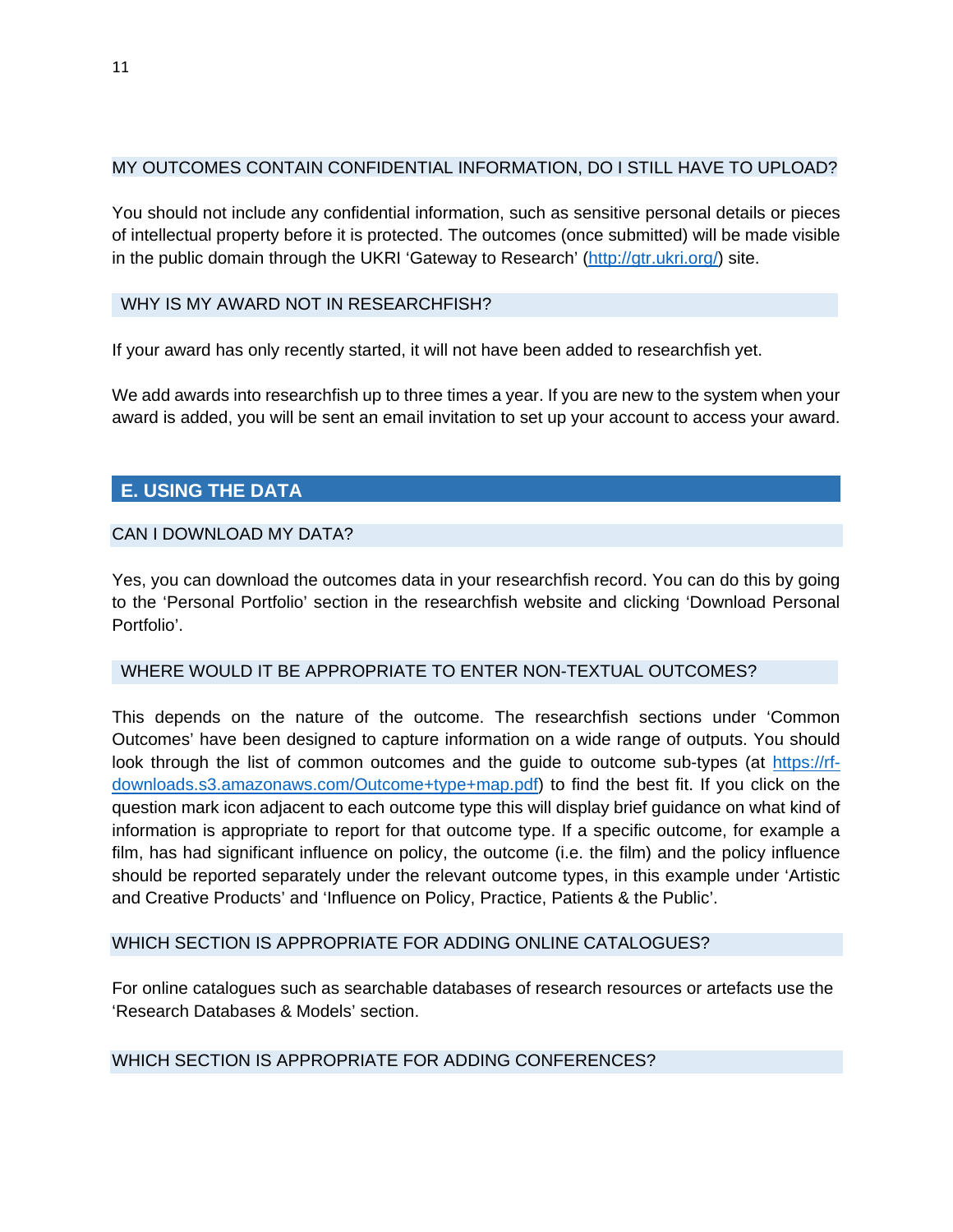You are not expected to report every contribution to every conference you attend within your discipline. *Published* conference papers can be reported in the 'Publications' section. If you have been an invited speaker you should use the outcome type 'Awards & Recognition'.

# WHAT SECTIONS SHOULD I USE IF A MAJOR OUTPUT FROM A PROJECT HAS BEEN A WEBSITE HOSTING ESSAYS AND PAPERS?

If the essays and papers are outputs from the project funding, then you may want to record these separately under 'Publications'. If the website represents a significant improvement to the research infrastructure then it can be recorded as such in the 'Research Tools & Methods' section, or it may be more appropriate to record it in the 'Software & Technical Products' section. If, however, the website is principally a portal through which to access the project's outputs (i.e. essays and papers) then add the webpage URL in the 'Key Findings' section of the Additional Funder's Questions.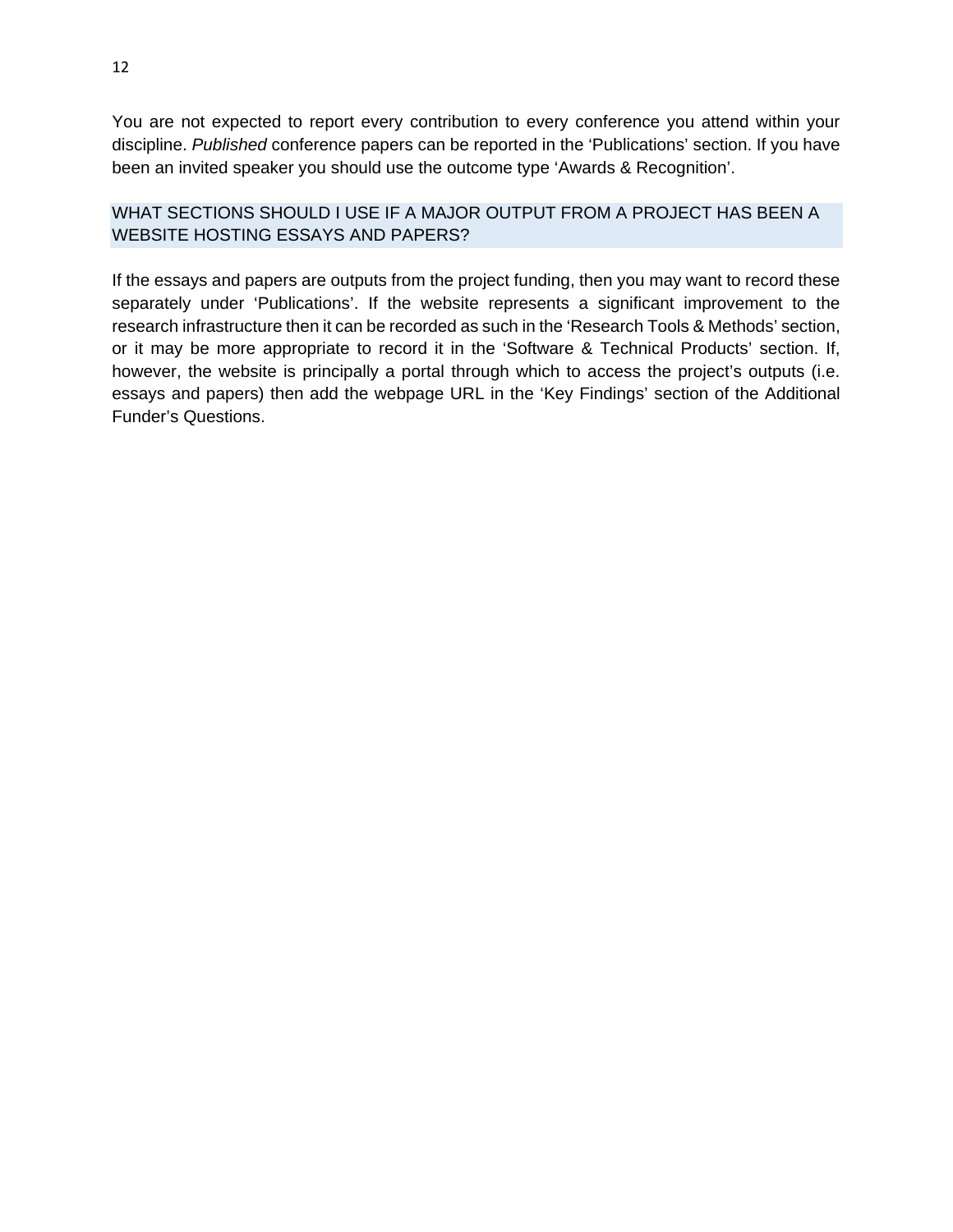# <span id="page-12-0"></span>**FREQUENTLY ASKED QUESTIONS FOR PRINCIPAL INVESTIGATORS**

# <span id="page-12-1"></span>**A. GENERAL QUESTIONS**

# WILL ALL UKRI RESEARCHFISH USING COUNCILS BE IMPOSING SANCTIONS IF NO SUBMISSION HAS BEEN MADE?

Yes. Funding sanctions will be applied to individuals who have not completed a submission during the submission period. This means that any new applications to UKRI for funding will not be funded until a researchfish submission has been made. UKRI may also stop any in progress awards from receiving further funding.

More details are available here: [https://www.ukri.org/funding/information-for-award-holders/research-outcomes/principles-of-use](https://www.ukri.org/funding/information-for-award-holders/research-outcomes/principles-of-use-and-award-holder-responsibilities/)[and-award-holder-responsibilities/](https://www.ukri.org/funding/information-for-award-holders/research-outcomes/principles-of-use-and-award-holder-responsibilities/)

Please note the sanctions policy does not apply to students.

# DOES RESEARCHFISH REPLACE THE FINAL REPORT FORMS?

Final Reports have been replaced by the use of researchfish. For the vast majority of awards, UKRI requires PIs to use researchfish to report their outputs, outcomes and impacts to the funding research council.

A small number of UKRI awards may have different reporting arrangements, in such cases this is made clear in the relevant grant terms and conditions.

Some councils may require additional information following an award, for example copies of datasets you have produced. This will be a separate process from the researchfish submission.

# I AM ON MATERNITY LEAVE/LONG TERM SICK/OTHER LONG-TERM ABSENCE OR RETIRED, DO I HAVE TO MAKE A SUBMISSION?

If you are unable to make a submission due to maternity leave or long-term sickness, you should contact your research organisation. Your research organisation will be able to make the necessary arrangements to ensure that you are exempt from the current submission period. For a retired principal investigator, the following will occur depending on whether the award is current or closed:

#### **Current Award**

If the award is current, the UKRI council funding the award will need to be informed, and a new principal investigator will need to be proposed by the research organisation and agreed to by the UKRI council. This process takes place within the Je-S system and the agreed change is fed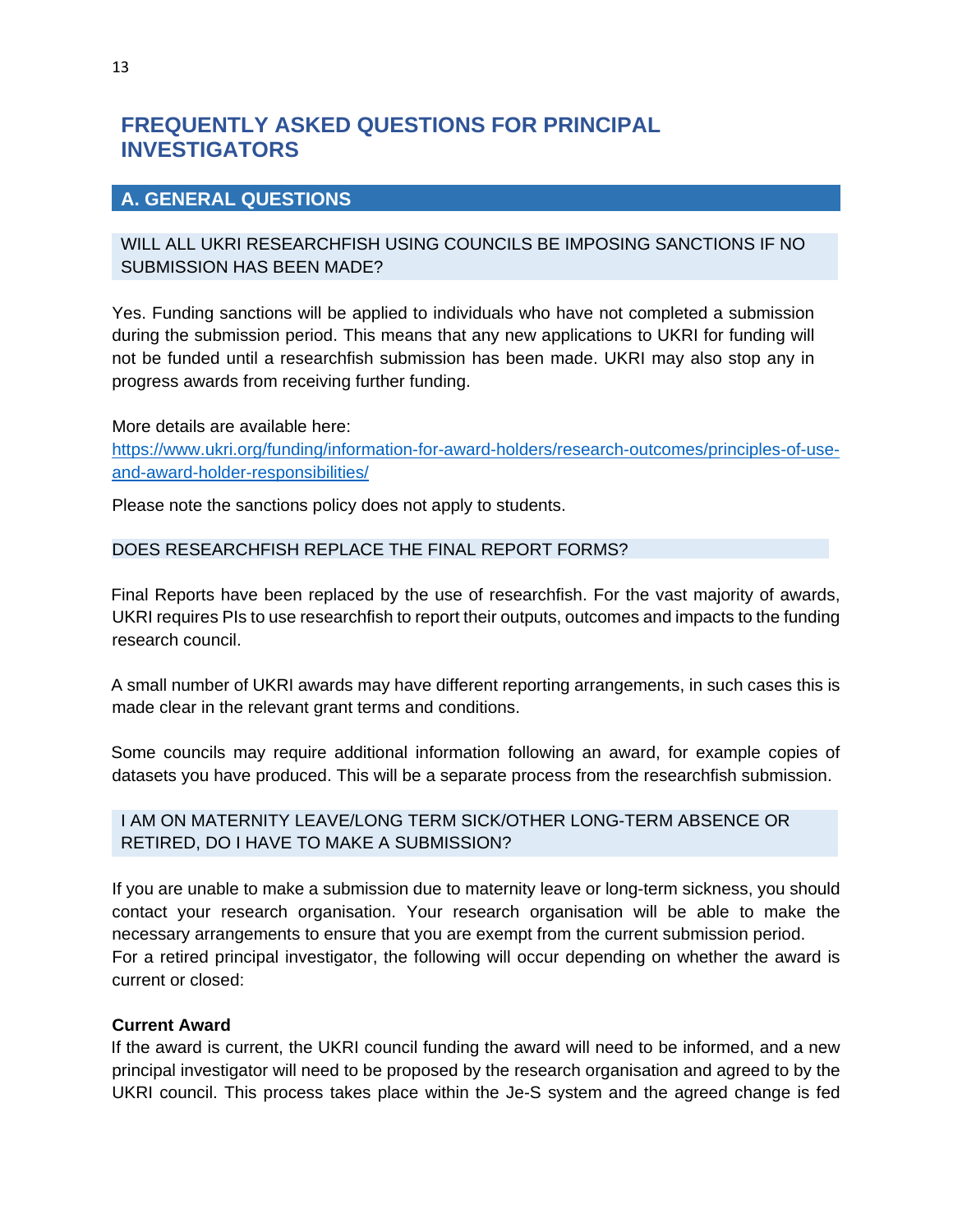through to researchfish during the next data refresh

# **Closed Award**

If the award has closed the UKRI Research Outcomes Support Team should be informed at the earliest opportunity. The UKRI council which funded the award may require the research organisation to appoint an alternative person to continue to report on the outcomes of the award as they emerge. However, this is up to the discretion of the respective UKRI council which will normally take into account how much time has elapsed since the award ended and to current completeness of the outcome record and the likelihood of further outcomes arising.

For further information please contact the Research Outcomes Support Team on the following email address: [researchoutcomes@funding.ukri.org](mailto:support@researchfish.com)

# WHAT IS MY 'PERSONAL PORTFOLIO' ON RESEARCHFISH?

Your Personal Portfolio contains all the Common Outcome records you create regardless of which award(s), if any, they are attributed to.

To see what is in your personal portfolio, click on the 'Personal Portfolio' tab at the top of the page.

Please note that answers to the additional funder's questions cannot be added to your personal portfolio.

For further guidance please go to the online researchfish user guide for your personal portfolio: <https://userguide.researchfish.com/>

# <span id="page-13-0"></span>**B. REPORTING OUTCOMES**

# I DO NOT HAVE ANY OUTPUTS TO REPORT THIS YEAR. DO I STILL MAKE A SUBMISSION?

UKRI recognises that many outcomes and impacts occur towards the end of an award or after it has finished. However, many outcomes also arise throughout the course of an award.

If you don't have 'Common Outcomes' to report at this stage of your award you need only complete and submit your responses to any additional questions that have been asked. You will be invited to submit outcomes data again the following year.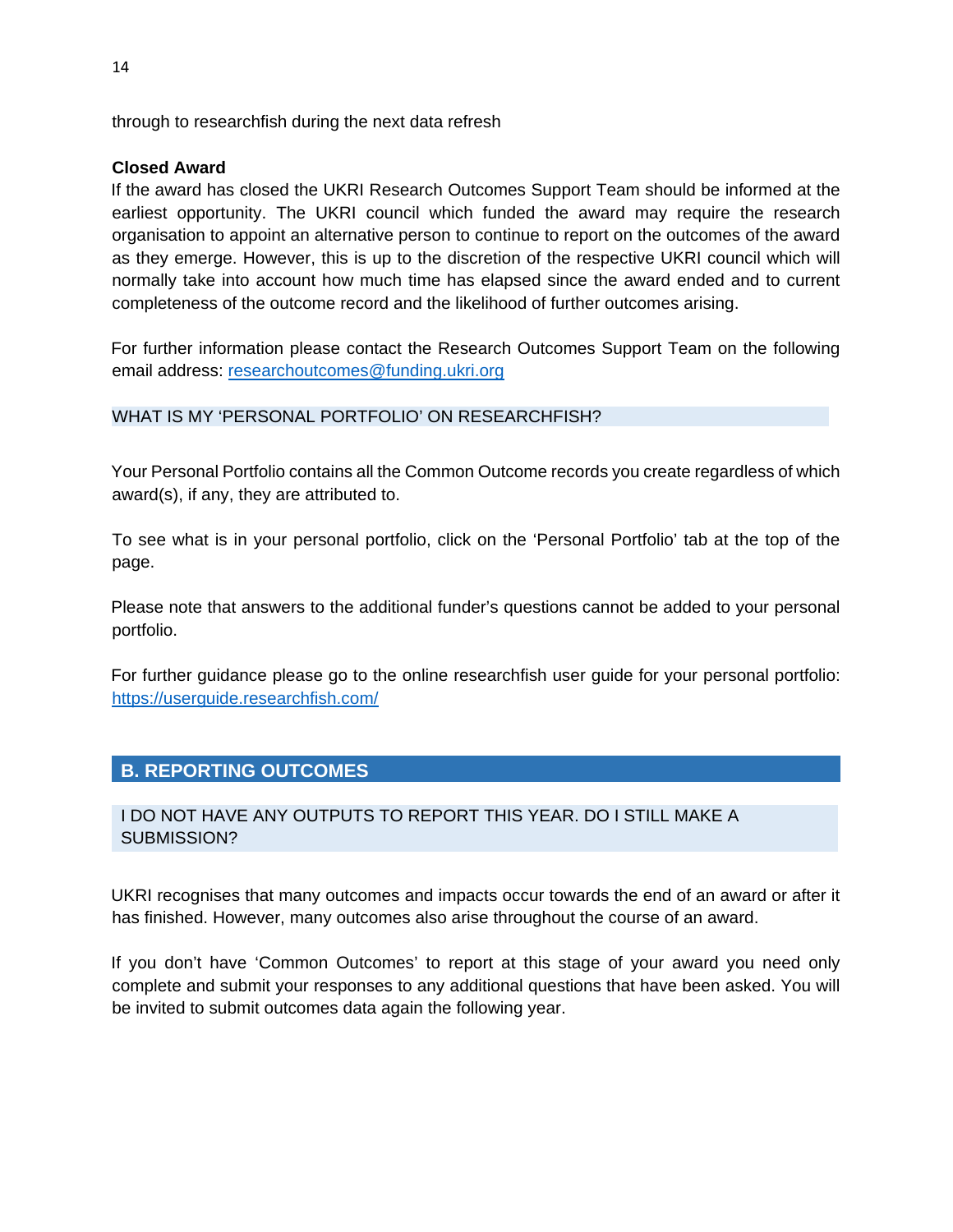IF TWO DIFFERENT AWARDS HAVE LED TO THE SAME OUTCOME, WHICH ONE SHOULD I REPORT IT AGAINST?

Outcomes can be attributed to more than one award and should be added to all awards that contributed to them. If an outcome can be attributed to two or more awards with different PIs it is important that use is made of the 'Team Member' functionality in researchfish – this eliminates duplication of effort in recording the outcome and avoids the risk of 'double-counting' in subsequent analyses. A short video-guide on this aspect of the system is available at <https://www.youtube.com/watch?v=Tg-C-2cOV9U>

# IS A SUBMISSION REQUIRED AGAINST AWARDS THAT FINISHED SEVERAL YEARS AGO?

In general, UKRI requires awards to be reported on for at least five years after the funding end date. However, if you believe that five years is not appropriate for a particular award, for example, your award is not going to generate further outcomes or significant impact after less than five years, then the funder may agree to 'close' the award early on researchfish and no further submissions will be required. Equally, it is possible that grants are kept 'open' on researchfish for the submission of further outputs beyond the five years if the funding UKRI council deems this is appropriate.

In all cases, requests to amend the reporting period for an award should be made first to the originally funded research organisation. If you are no longer working at that research organisation, please contact the UKRI Research Outcomes Support Team directly on the following: [researchoutcomes@funding.ukri.org](mailto:researchoutcomes@funding.ukri.org)

# WHAT HAPPENS WHEN THERE IS A JOINT PROJECT ACROSS MUI TIPLE ORGANISATIONS AND EACH ORGANISATION HAS ITS OWN AWARD?

The principal investigator from each organisation will need to report against their component of the award. It may be useful for team membership to be set up in order to allow outcomes to be shared and attributed across the multiple award references.

#### WHAT DO I NEED TO SUBMIT?

To successfully submit during the submission period, the following is required:

**Additional Funder's Questions**: All the additional funder's questions must be answered and show a green tick rather than a red caution sign. You cannot submit your outcomes for a particular funder until all the additional funder's questions for all of your awards are ticked green.

For some long-finished awards (normally more than five years after funding was completed) you may see blue warning triangles instead. This will mean that these sections are now non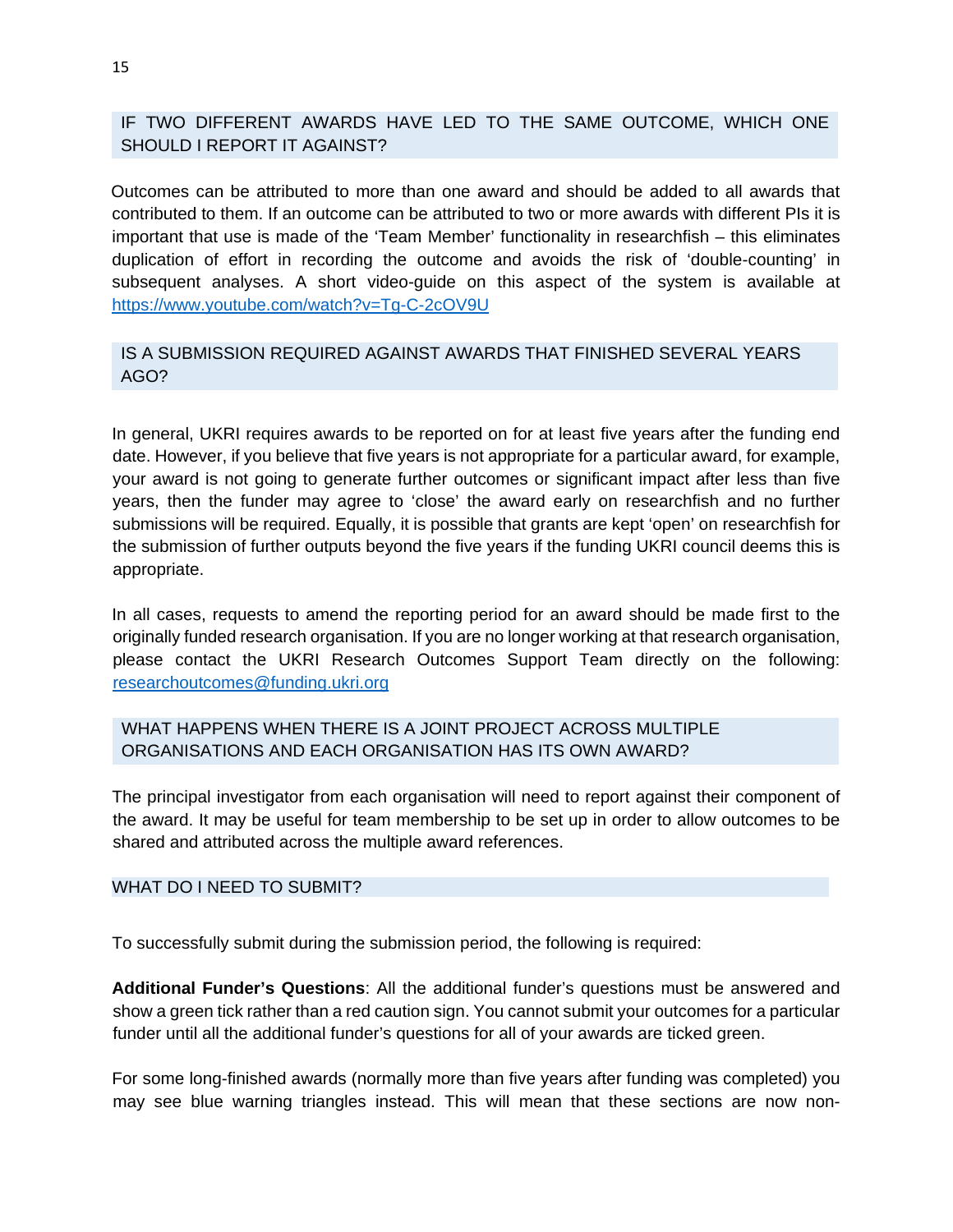mandatory and therefore do not need to be answered to allow submission but can still be updated if you wish to make amendments.

**Common Outcomes:** There is no requirement to submit a minimum or maximum number of any particular outcome types under the 'Common Outcomes'. What to submit is a decision for the principal investigator who needs to be happy that data submitted against each award is accurate and up to date.

When considering what to include in your common outcomes and additional funder's questions please be aware that the data submitted on researchfish will be made publicly available on UKRIs Gateway to Research [\(https://gtr.ukri.org/\)](https://gtr.ukri.org/). This makes it essential that the data reported is of good quality and is accurate and up to date.

# <span id="page-15-0"></span>**C. TEAM MEMBERS AND DELEGATES**

# WHAT IS THE DIFFERENCE BETWEEN A DELEGATE AND A TEAM MEMBER?

A delegate is a non-researcher, perhaps an assistant or personal assistant, who has delegated access to the principal investigator's award. They have the same functions as the principal investigator with the ability to act on their behalf and input data.

A team member is a researcher, who may be a co-investigator. They have their own outputs and are therefore able to build up their own output bank. They may associate these with the principal investigator's award, and other relevant awards.

# **\*\*Delegates and team members do not have the ability to complete the submission process on a PI's award\*\***

#### CAN SOMEONE ELSE ENTER OUTPUT INFORMATION AND SUBMIT ON MY BEHALF?

Only a principal investigator can submit the outcomes attributed to her/his award(s). However, a principal investigator can allow others to enter information into researchfish on their behalf. There are two types of access a principal investigator can grant to another person:

- a) 'Delegate' access, whereby a principal investigator can grant another person access to all their awards. The delegate will have the same functions as the principal investigator with the exception of being able to submit;
- b) 'Research Team' access, whereby the principal investigator can grant another person access to a particular award. A research team member can view all outputs associated with an award, and the principal investigator can permit the team member to:
	- o Re-use outputs in their own portfolios;
	- o Attribute outputs from their portfolio into the principal investigator's award.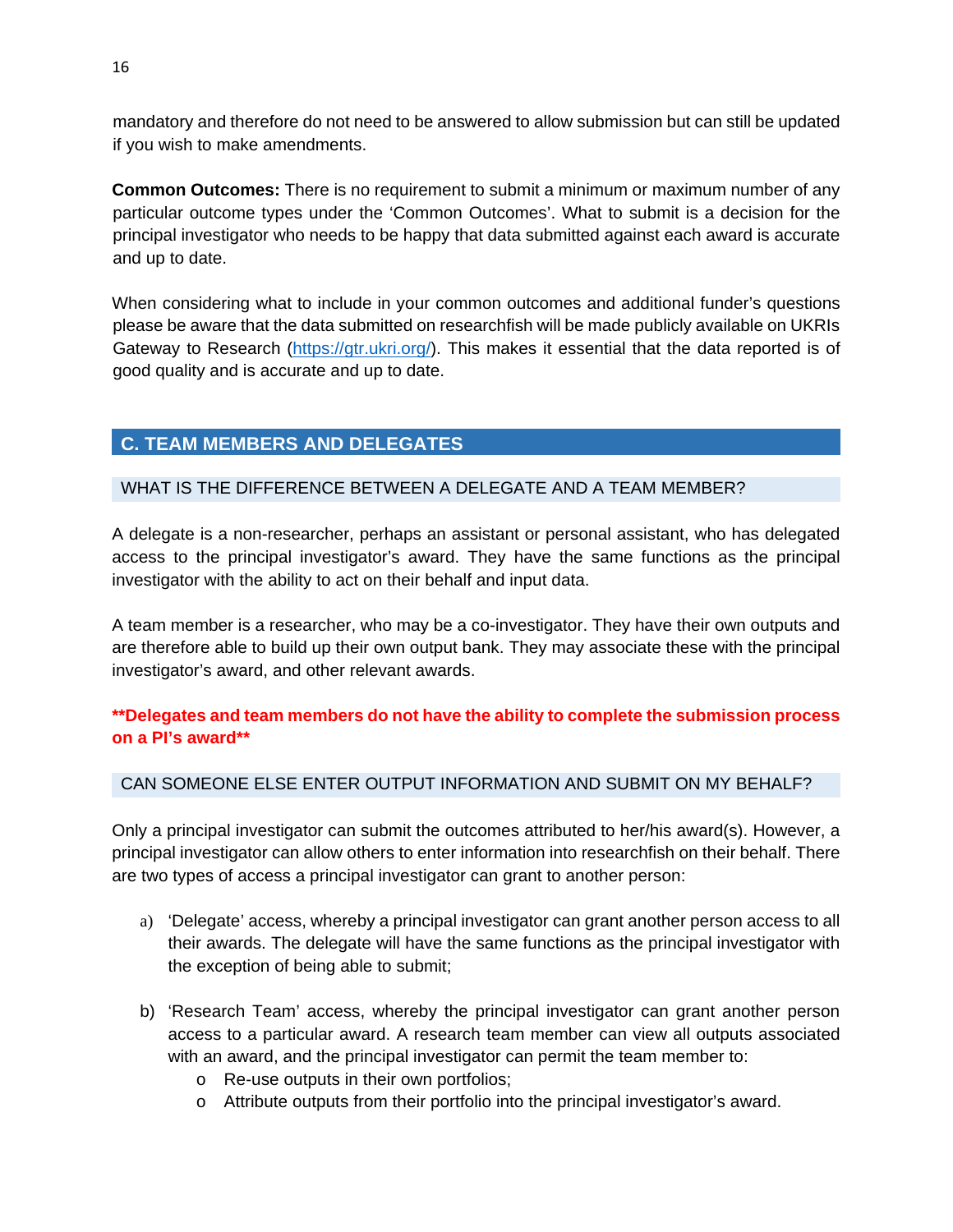A team member can only edit and remove outcomes that they have entered, whilst the principal investigator can edit and remove all outcomes.

**Please note ONLY the principal investigator can answer the additional funder's questions and submit all the outcomes in the submission period**

IF THERE IS A LARGE INSTITUTIONAL AWARD WITH A SENIOR PERSON OTHER THAN THE PRINCIPAL INVESTIGATOR, CAN THE SENIOR PERSON BE NOMINATED TO SUBMIT A RETURN ON RESEARCHFISH?

Submission can only be made by the named principal Investigator; this cannot be delegated.

After an award has ended, the UKRI council's post-award teams are unable to change the principal investigator. The funder may agree to assign the award to a different person (in researchfish only) for reporting purposes.

I HAVE ADDED A TEAM MEMBER; WHY CAN I NOT SEE THEM IN MY PORTFOLIO?

This might be because they have not yet accepted the invitation. Try resending the invitation. If they have accepted the invitation and you still cannot see them, please contact the researchfish support team at [support@researchfish.com](https://userguide.researchfish.com/pp-profile.html) for further guidance.

# HOW DO I DELETE A TEAM MEMBER IF THEY HAVE MOVED ON, OR EDIT THEIR PRIVILEGES?

Click on that team member and either go to 'remove team member' or uncheck/check the box relating to the privilege you wish to edit. Please note only the award holder (principal investigator) can do so.

For more details, please see the following: <https://userguide.researchfish.com/remove-collaborator.html>

# <span id="page-16-0"></span>**D. RESEARCH ORGANISATIONS**

# CAN AN ORGANISATION CHECK A PRINCIPAL INVESTIGATOR'S DATA BEFORE IT IS SUBMITTED?

If the principal investigator has granted 'delegate' or 'team member' access to a person from the organisation's administrative office, they will be able to see the information that has been entered.

Outcome's information cannot be viewed online by research organisation which do not subscribe to researchfish. Organisations which subscribe to researchfish will be able to see all data that has been attributed to awards made to them. Full details on what the full research interface offers can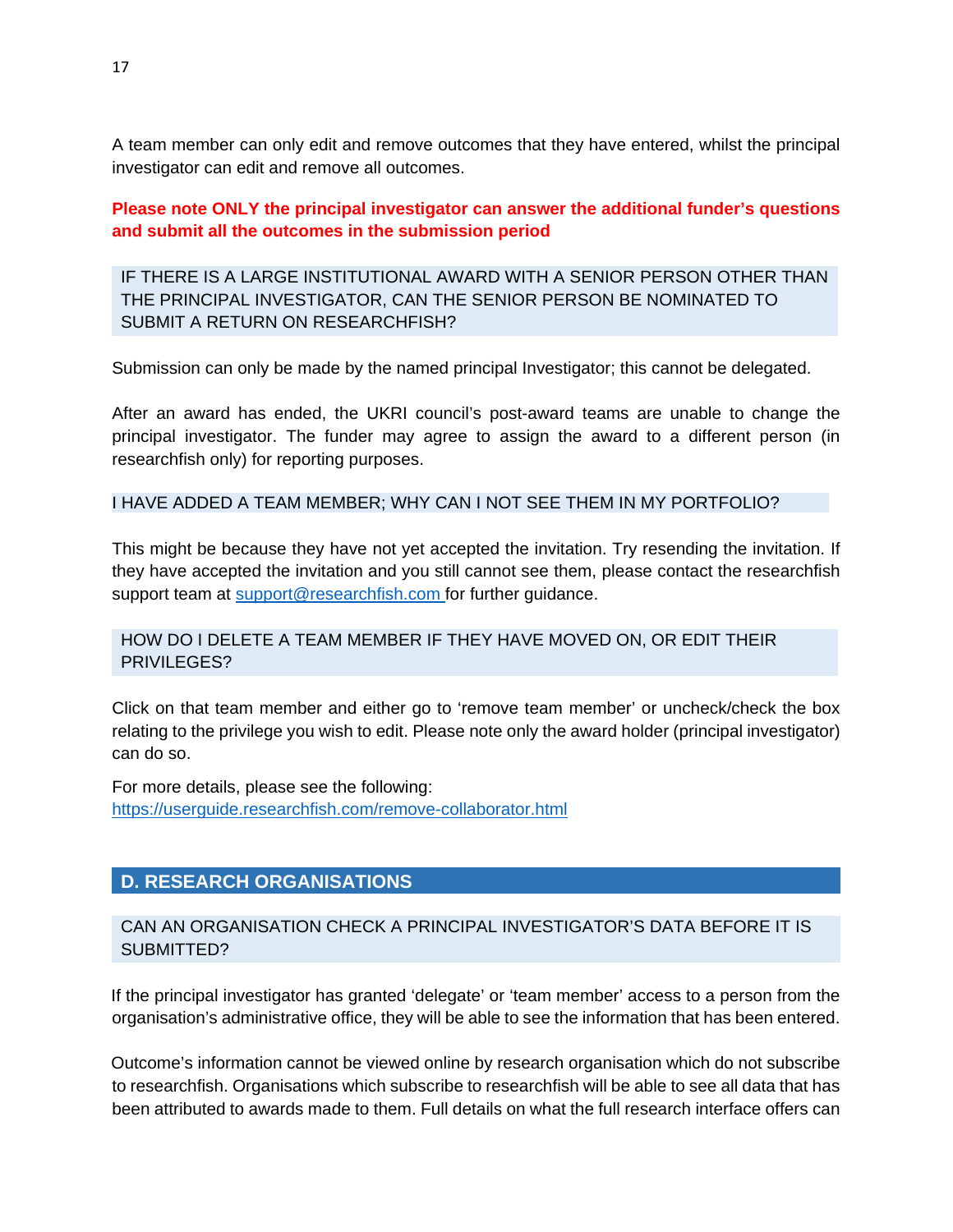be obtained by contacting researchfish directly.

See the researchfish website for more information [www.researchfish.com](mailto:support@researchfish.com)

# CAN A RESEARCH ORGANISATION ADD EXTRA OUTCOME INFORMATION TO A PRINCIPAL INVESTIGATOR'S AWARD?

Anyone that a PI allows to access to their account as a 'delegate' or allows to add outcomes to specific awards as a 'team member', may create and attribute common outcomes to the PI's award(s) on the PI's behalf.

However, an outcome records is 'owned' and may be only edited by the person who created it, or by a delegate of the person who created it. If a PI does not agree with the content of an outcome record attributed by a team member to their award, the PI can either remove the outcome from the award or ask the team member who created it to amend it before it is submitted to UKRI. The principal investigator is responsible for checking and confirming the accuracy of the outcome records attributed to their award(s) and only the PI can submit those outcome records during an annual submission period. Outcomes cannot be added via the admin lite interface available to non-subscribing research organisations or the full interface provided to subscribing research organisations.

# DOES THE 'RESEARCH ORGANISATION ADMIN LITE' INTERFACE GIVE THE ABILITY TO RUN REPORTS ON THE SCHOOL/DEPARTMENT LEVEL?

This is not included in the free 'Research Organisation Admin Lite' interface. Full details on what the full admin interface offers can be obtained by contacting researchfish directly – see researchfish website under 'Help' for more information<https://researchfish.com/>

# WHY HAS MY AWARD BEEN LISTED TWICE? HOW DO I REPORT IF I HAVE CHANGED RESEARCH ORGANISATIONS?

When a lead principal investigator moves to another research organisation during the life of the award, part of the award value is transferred to the new research organisation and a new second award record is created. This new award record is identifiable by the original award reference being suffixed with a '/2' instead of '/1'.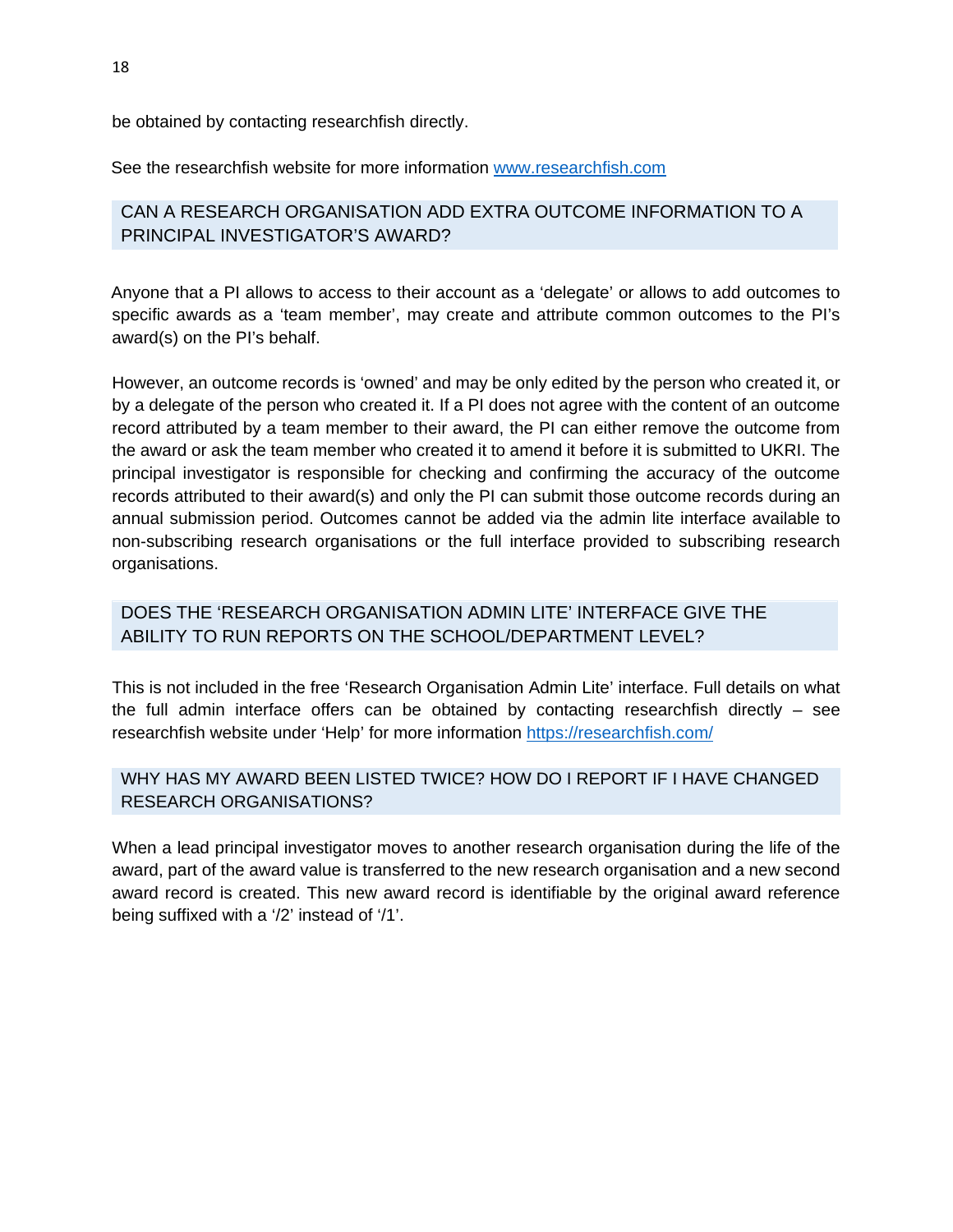# <span id="page-18-0"></span>**FREQUENTLY ASKED QUESTIONS FOR STUDENTS**

# <span id="page-18-1"></span>**A. GENERAL QUESTIONS**

#### WHY DO YOU ASK FOR THIS INFORMATION FROM STUDENTS?

Studentships are a crucial part of the UKRI portfolio, and it is important that UKRI council funded doctoral students have the opportunity to tell us about their activities and successes, about how they contribute to their respective research areas, and how they engage with partner organisations and communities. This allows us to find ways to further promote these achievements and acknowledge the work that has been undertaken.

#### MY PROJECT WAS IMPACTED BY COVID-19, DO I STILL REPORT?

The data provided by students in researchfish each year is very valuable in helping us understand the outcomes of students' research and the impact of our training awards. This year in particular it will be useful in helping us understand the impact the pandemic has had on student outcomes. 

UKRI is therefore encouraging all students who are able to do so to make a submission. However, we understand that some students may not be in a position to report their outcomes to UKRI this year due to the ongoing disruption and delays caused by the COVID-19 pandemic, and for this reason reporting by students will once again be optional in 2022, as it was during the 2021 submission period.

#### AS A STUDENT, WHAT DO I NEED TO DO?

You are responsible for providing information about the outcomes from your studentship. Once your studentship has been added to researchfish (normally when you begin your third year of studies) you will be invited to record and submit your outcomes to researchfish annually during a six-week 'Submission Period', normally between early February and mid-March. You will usually be asked to provide updates for a further three years after your studentship has finished.

#### CAN SOMEONE ELSE ENTER OUTPUT INFORMATION AND SUBMIT ON MY BEHALF?

You can give others permission to add outcomes to your studentship on your behalf, but only you can submit them, and your responses to the additional funder's questions, during the annual submission period.

# WHAT HAPPENS IF I AM UNABLE TO SUBMIT OUTCOMES DUE TO MATERNITY LEAVE OR LONG-TERM SICKNESS?

If you are unable to make a submission due to maternity leave or long-term sickness, please inform you university/research organisation. In these instances, we would not expect a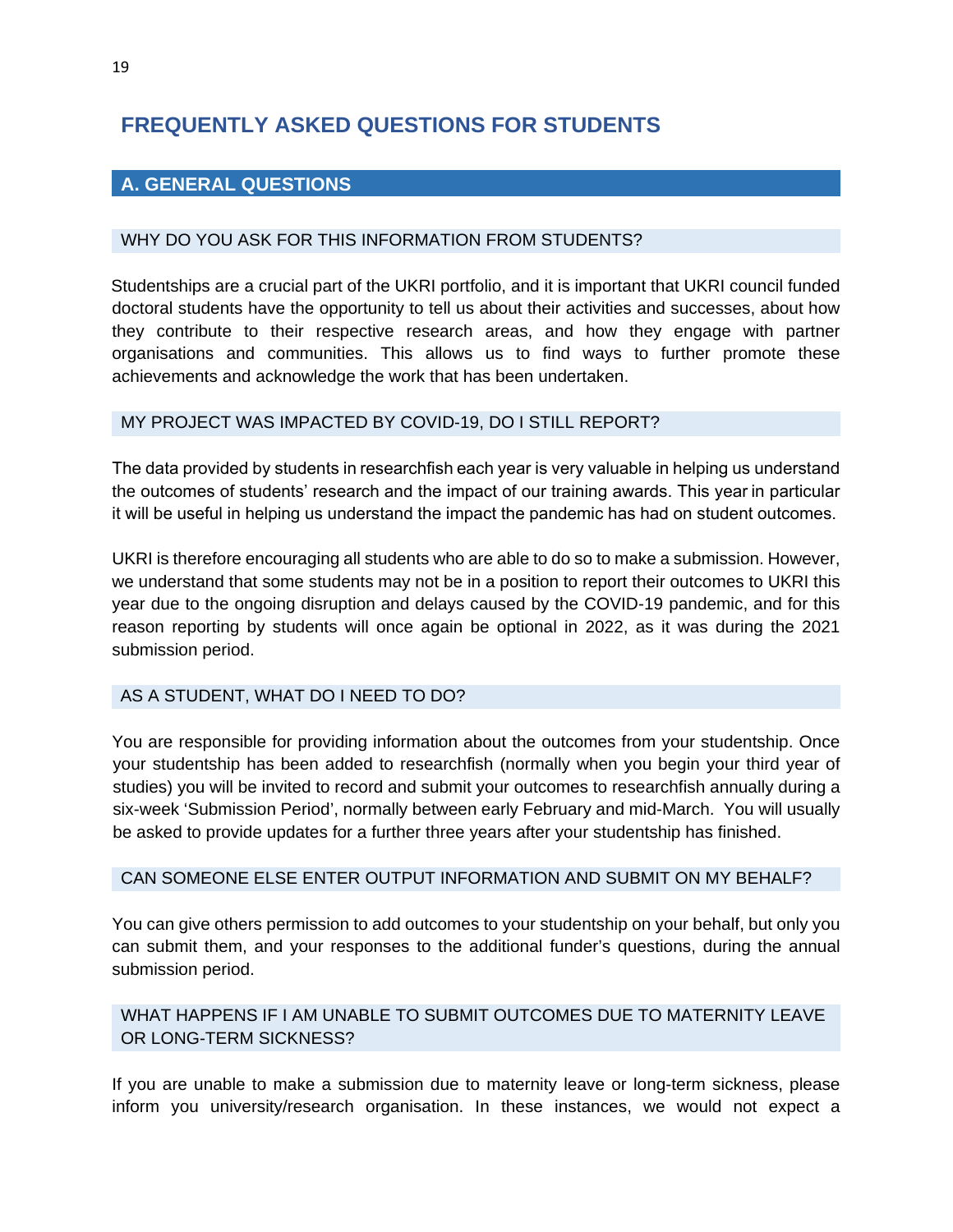submission for the coming year's submission period, but a submission would be expected for the submission period after unless informed otherwise.

# <span id="page-19-0"></span>**B. REPORTING OUTCOMES**

#### WHO NEEDS TO SUBMIT OUTCOMES?

UKRI asks students to report their outcomes once they enter their third year of funding and will normally expect them to be updated annually for a further three years after the studentship has finished.

# IF I HAVE BEEN CO-FUNDED BY TWO UKRI COUNCILS, WHO DO I REPORT MY OUTCOMES TO?

Students who are co-funded by two UKRI councils will only need to provide outcomes data to one UKRI council. The name of the lead UKRI council is provided in researchfish and can be seen after logging in.

# MY STUDENTSHIP ABSTRACT AND TITLE IN RESEARCHFISH IS INCORRECT

The details will need to be changed on the UKRI Je-S system. To do this you will need to contact the studentship department at your university. The changes made in Je-S will pull through to our system and will update researchfish during the next data refresh.

#### WHAT HAPPENS IF I DO NOT HAVE ANY OUTCOMES TO REPORT?

UKRI recognise that many outcomes and impacts occur towards the end of a project or after it has finished. However, many outcomes also arise throughout the course of a studentship. UKRI would encourage students to think broadly about their achievements during their study and see if they can be recorded in researchfish.

If you don't have 'Common Outcomes' to report at this stage of your award you need only complete and submit your responses to any additional questions that have been asked. You will be invited to submit outcomes data again each year until three years after the end of your award funding.

#### WHEN CAN I ENTER OUTCOMES DATA ON RESEARCHFISH?

We encourage students to add outcomes throughout the year, so that these may then be more quickly finalised and submitted during the submission period

For the date of the next submission period please see the [Key Dates](#page-1-1)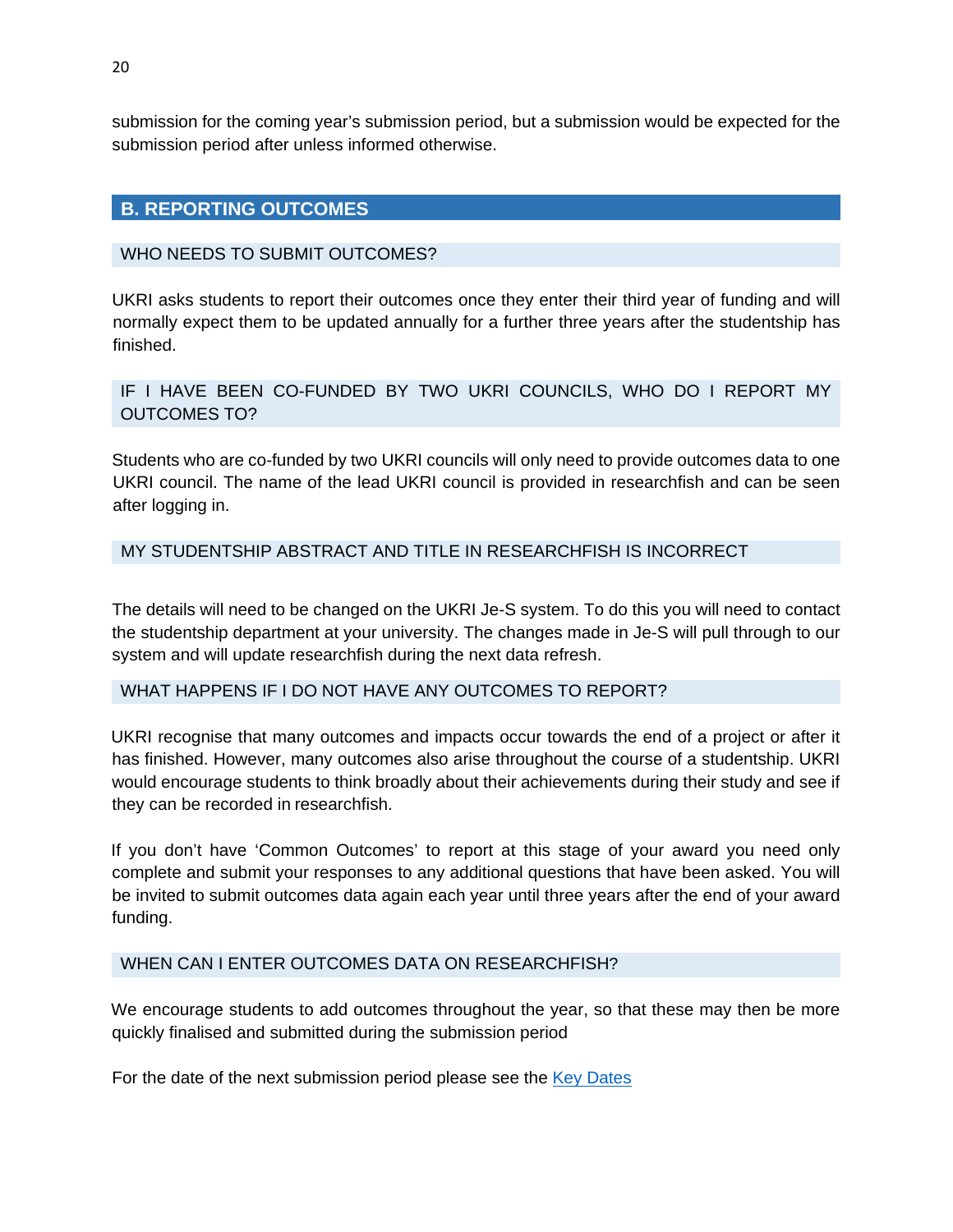# <span id="page-20-0"></span>**C. USING THE DATA**

# I AM NOT SEEKING TO PURSUE A CAREER IN ACADEMIA, HOW SHOULD I COMPLETE MY RESEARCHFISH CAREER?

UKRI would still wish to know what outcomes, outputs or impacts had been realised from the research that you have undertaken, regardless of your future career choices. UKRI recognise that many students will pursue careers outside of academia following the completion of their studentship. Providing skilled individuals to the wider economy is an important outcome of our investment in post graduate training.

# WILL THE UKRI BE ASSESSING MY PERFORMANCE OR THE PERFORMANCE OF AN INDIVIDUAL?

UKRI will not use researchfish data to assess the performance of individual students or review the progress of individual studentships. In addition, there is no expectation that doctoral students will have specific outcomes to report.

It is important that doctoral students UKRI fund can tell us about their activities and successes and show how they contribute to their respective areas of research and how they engage with partner organisations and communities.

#### HOW WILL OUTCOME REPORTING BE MONITORED?

Research organisations can access compliance data directly through their dashboards on researchfish and will be provided with regular reports on data activity during the annual submission period exercise.

There will be no formal sanctions for non-compliance of studentship outcome reporting; however, compliance levels may be considered during assessment of future applications for training grants.

Data provision by finished students will be monitored separately and will not be included in consideration of future training grant applications.

# <span id="page-20-1"></span>**D. STUDENTSHIP SUPERVISORS**

#### AS A SUPERVISOR, WHAT DO I NEED TO DO?

Students have the option of adding their supervisors as team members. This means that you can see the entries made and help provide additional entries via your own researchfish account. Other people, e.g. second supervisors, can also be added as team members on a studentship.

If you have been added to a student's record who you no longer supervise, the student should be